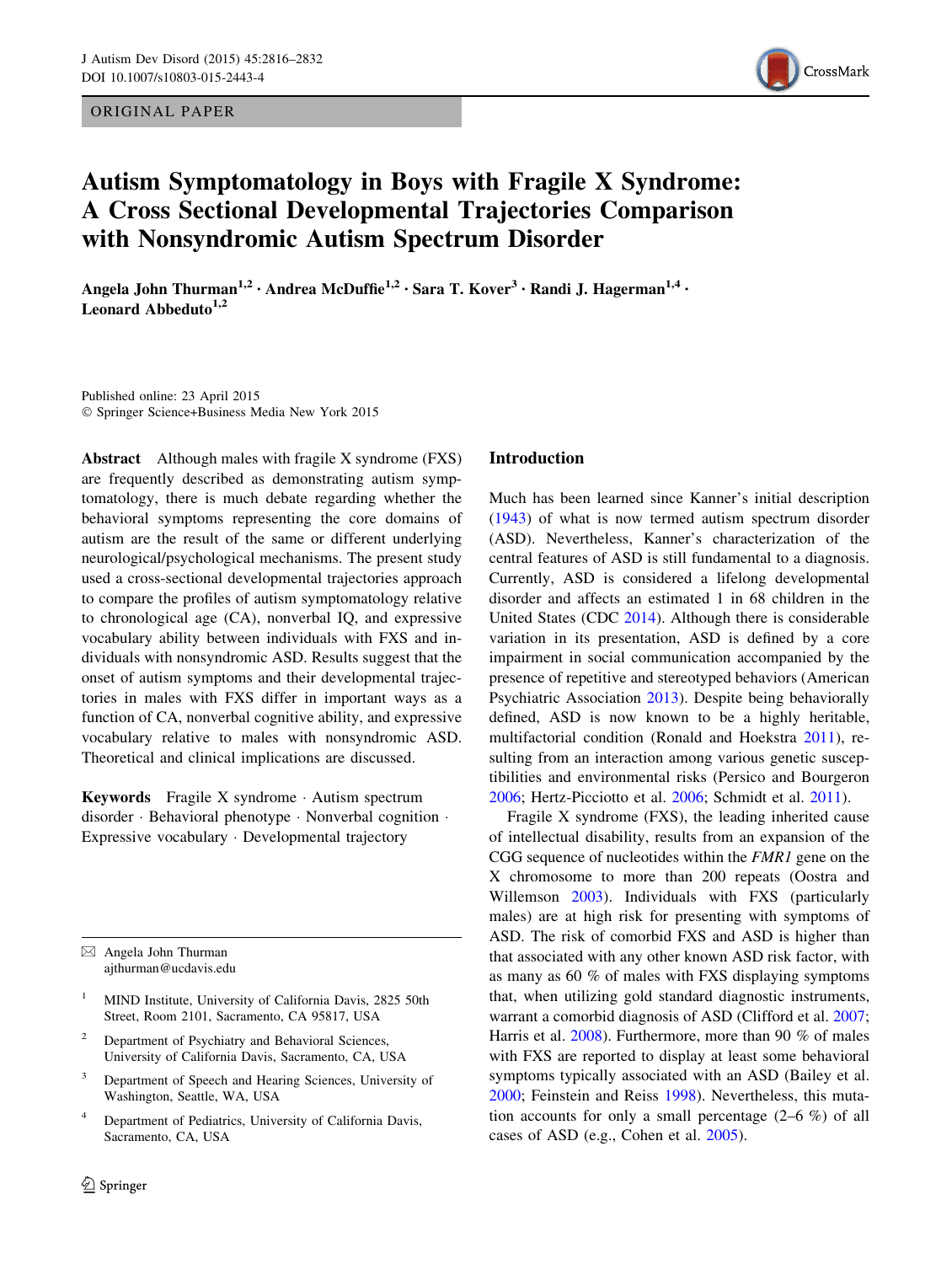Knowing that an individual with FXS has an ASD diagnosis or displays behaviors characteristic of ASD, however, tells us little about the developmental implications of these symptoms. Observable behaviors reflect a complex and continuous interplay among and across different domains and levels of analysis. Thus, one cannot assume that commonalities observed in two conditions reflect the same neuropsychological underpinnings, origins, effects, or developmental course. Conversely, similar neuropsychological underpinnings may have different behavioral endpoints as a function of how other syndrome-specific characteristics predispose a given individual to process incoming sensory information and/or interact with his/her environment. Thus, we must begin to decipher the paths by which behavioral symptoms of ASD emerge in FXS and determine how these developmental trajectories compare to those observed for individuals with nonsyndromic ASD (i.e., cases of ASD for which a single genetic etiology has been ruled out). In addition to having important implications for theory, understanding the developmental paths to and from symptoms of ASD across the two disorders is vital to determining the extent to which similar treatment approaches, both pharmacological and behavioral, may be useful for both conditions. In the present study, we used a cross-sectional developmental trajectories approach (Thomas et al. [2009\)](#page-16-0) to test for differences in the relations between severity of ASD symptomatology and important developmental benchmarks (i.e., chronological age, nonverbal cognition, and expressive vocabulary ability) between boys with FXS and boys with nonsyndromic ASD. These data can contribute insights into similarities and differences in the developmental paths to and/or from ASD symptomatology in the two conditions and provide an embarkation point for longitudinal examinations of the same trajectories.

# ASD Symptomatology in Fragile X Syndrome

In 2001, Rogers et al. identified two subgroups of children with FXS, those with ASD and those without ASD, for whom scores on the ASD instruments were comparable to children with general developmental delays. Although researchers have been describing the high rates of comorbid FXS and ASD for several decades (e.g., Brown et al. [1982](#page-15-0)), there is still much that we do not understand about ASD in FXS. ASD symptoms (e.g., gaze avoidance, perseverative speech, hyperarousal, and stereotyped behaviors) are frequently observed in individuals with FXS (Bailey et al. [2000;](#page-14-0) Feinstein and Reiss [1998](#page-15-0)), even in those who do not meet criteria for an ASD diagnosis. For example, Thurman et al. ([2015\)](#page-16-0) reported that, of nine children with FXS who did not meet criteria for a comorbid diagnosis of ASD, seven met ASD criteria on one of the two diagnostic measures (ADOS or ADI-R). Thus, it is important to characterize ASD symptomatology in all individuals with FXS in addition to understanding if subgroups exist within FXS.

Data emerging from direct comparisons between individuals with FXS and those with nonsyndromic ASD have also added to the debate surrounding whether the ASD symptoms reflect the same neurodevelopmental mechanisms in FXS as they do in nonsyndromic ASD. To begin, there is a growing body of data indicating that individuals with  $FXS + ASD$  (i.e., comorbid  $FXS$  and  $ASD$ ) demonstrate more significant cognitive impairments than do individuals with nonsyndromic ASD (Dissanayake et al. [2009](#page-15-0); McDuffie et al. [2014;](#page-15-0) Rogers et al. [2001;](#page-16-0) Wolff et al. [2012](#page-16-0)). In addition, there is evidence to suggest that, on average, ASD symptoms are less severe in individuals with  $FXS + ASD$  than in those with nonsyndromic ASD. Interestingly, more between-group differences seem to be observed in the social affective domain than in the restricted and repetitive behavior domain (e.g., Dissanayake et al. [2009](#page-15-0); Hall et al. [2010](#page-15-0); McDuffie et al. [2014](#page-15-0); Wolff et al. [2012](#page-16-0)), indicating that individuals with comorbid FXS and ASD may suffer from less severe impairments in social reciprocity relative to individuals with nonsyndromic ASD. In fact, between-group differences in the social affective domain, have been observed both when controlling for between-group differences in IQ and when controlling for between-group differences in overall severity of ASD symptomatology, but with individuals with FXS demonstrating more limited cognitive ability (Dissanayake et al. [2009](#page-15-0); McDuffie et al. [2014](#page-15-0); Wolff et al. [2012](#page-16-0)).

We have yet to determine what these between-group differences 'mean' in terms of the emergence of ASD symptomatology in FXS and in nonsyndromic ASD. Heterogeneity in developmental outcomes are driven by ongoing interactions between different domains of functioning, the social environment, and an individual's adaptation to his/her environment (e.g., Fidler et al. [2011](#page-15-0); Karmiloff-Smith [1998](#page-15-0)). Thus, ASD symptoms in FXS and nonsyndromic ASD may not reflect the same neurodevelopmental mechanisms, particularly given the fact that there are clear phenotypic differences between the two conditions.

# Developmental Characteristics Associated with ASD Symptomatology in FXS

Chronological age, cognitive ability, and expressive vocabulary ability are three factors that have been considered in the literature as relating to the presence and development of ASD symptomatology. Findings from several research studies have revealed a robust negative relation between ASD symptomatology and IQ in males with FXS, such that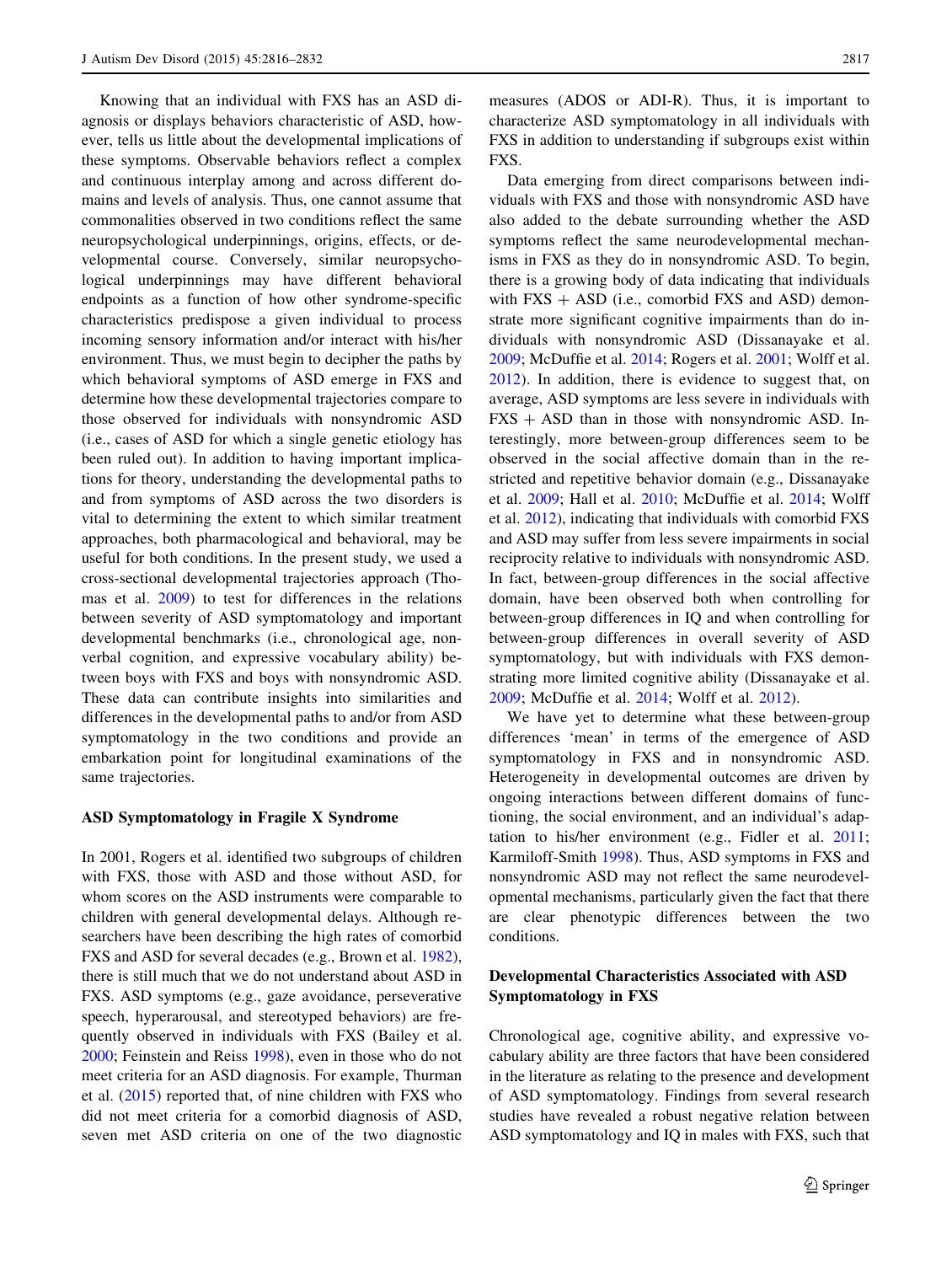lower IQ scores are associated with increased severity of ASD on a number of different measures (McDuffie et al. [2010;](#page-15-0) Hall et al. [2010;](#page-15-0) Loesch et al. [2007](#page-15-0); Bailey et al. [1998;](#page-15-0) Bailey et al. [2001](#page-15-0)).

Additionally, there has been some research examining the relation between ASD symptomatology and chronological age. In a longitudinal study, Hatton et al. [\(2006\)](#page-15-0) found a small but significant increase in symptom severity with age when examining data from the Childhood Autism Rating Scale (CARS; Schopler et al. [1988\)](#page-16-0) in a sample of 116 children with FXS ranging from 1 to 14 years in age; however, the mean age of the participants at the initial visit was  $\leq$  years, which limits our understanding of what is happening during the school-age period. When comparing lifetime and current item scores from the ADI-R for a group of individuals with FXS only, McDuffie et al. ([2010](#page-15-0)) found significant improvement in ASD symptomatology with age, after controlling for nonverbal IQ, for some items in the Reciprocal Social Interaction and Communication domains. Additionally, for participants with comorbid FXS  $+ASD$ , these authors found significant improvements with age for numerous items in all three ADI-R domains. Dissanayake et al. [\(2009](#page-15-0)), utilizing cross-sectional data, also found that chronological age was significantly and negatively related to ADOS Communication domain scores for adolescent participants with comorbid FXS and ASD. Taken together, these finding suggest that many symptoms of ASD decline during the childhood and adolescent period for children with FXS regardless of ASD diagnostic status.

Finally, there has been some research examining the relation between ASD symptomatology and expressive vocabulary ability in FXS. Kover and Abbeduto ([2010\)](#page-15-0) compared the language abilities of adolescent males with FXS without ASD to adolescent males with FXS and comorbid ASD matched on chronological age, nonverbal IQ, and nonverbal mental age. The authors observed differences between the two groups in intelligibility, but failed to document between-group differences in lexical diversity (number of words used). Similarly, McDuffie et al. ([2010\)](#page-15-0) found that, after controlling for chronological age and nonverbal IQ, there were no significant differences between males with FXS only and males with FXS and comorbid ASD on expressive vocabulary. Furthermore, when examining ASD symptomatology as a continuous metric, ASD severity score did not contribute to prediction of expressive vocabulary over and above the effects of chronological age and nonverbal IQ. Although these studies failed to observe a relation between ASD symptomatology and expressive vocabulary, this may reflect their reliance on overall ASD symptomatology rather than on the separate domains of autism symptoms. To date, no studies have examined the relation between expressive vocabulary and social affective and restricted repetitive ASD symptomatology separately.

Although progress has been made in understanding the similarities and differences between the behavioral phenotypes of FXS and nonsyndromic ASD, much remains to be understood. Most studies conducted have utilized within-group comparisons of individuals with FXS. The few studies that have utilized between-group comparisons have focused on item-level comparisons between the two conditions. Information regarding whether the factors attributable to and/or emerging from these symptoms are similar across these two conditions would provide insight into whether the same treatment approaches targeting ASD symptomatology are appropriate in FXS and in nonsyndromic ASD. To begin to address this goal, it is important to directly compare putative predictors (e.g., age, cognition, and language) of ASD symptomatology for individuals with FXS and individuals with nonsyndromic ASD in order to characterize the emergence of ASD symptoms.

#### The Current Study

The purpose of the present study was to characterize profiles of the severity of ASD symptomatology relative to chronological age, nonverbal cognition, and expressive vocabulary in boys with FXS with a direct comparison to boys with nonsyndromic ASD as a point of reference. In contrast to the traditional group comparisons reviewed above, the present study used the cross-sectional developmental trajectories approach endorsed by Thomas et al. [\(2009](#page-16-0)). Rather than focusing on the characterization of static phenotypes, this approach utilizes cross-sectional data to focus on understanding developmental relationships by highlighting change in a domain of interest relative to other important developmental benchmarks. In contrast to testing differences in cross-sectional group means, group differences are evaluated in terms of intercepts and rates of development and predictors of intercept and rate. This cross-sectional analysis approach can provide important information about the nature of development. In addition, it can be used to provide the impetus for the future design of prospective longitudinal studies addressing the emergence of phenotypes and exploring how categories of behaviors compare across neurodevelopmental disorders. This technique has been beneficial in defining multiple aspects of behavioral phenotypes (e.g., Kover et al. [2013\)](#page-15-0), but has not yet been used as a method of understanding whether the presence of ASD symptomatology relative to other important aspects of functioning in FXS (i.e., chronological age, nonverbal cognition, and expressive vocabulary) is similar to that observed in nonsyndromic ASD. The current study utilized quantitative measures of severity of ASD symptomatology—social-affective symptoms and restricted, repetitive behavior symptoms—as the outcome variables and addressed the following research questions: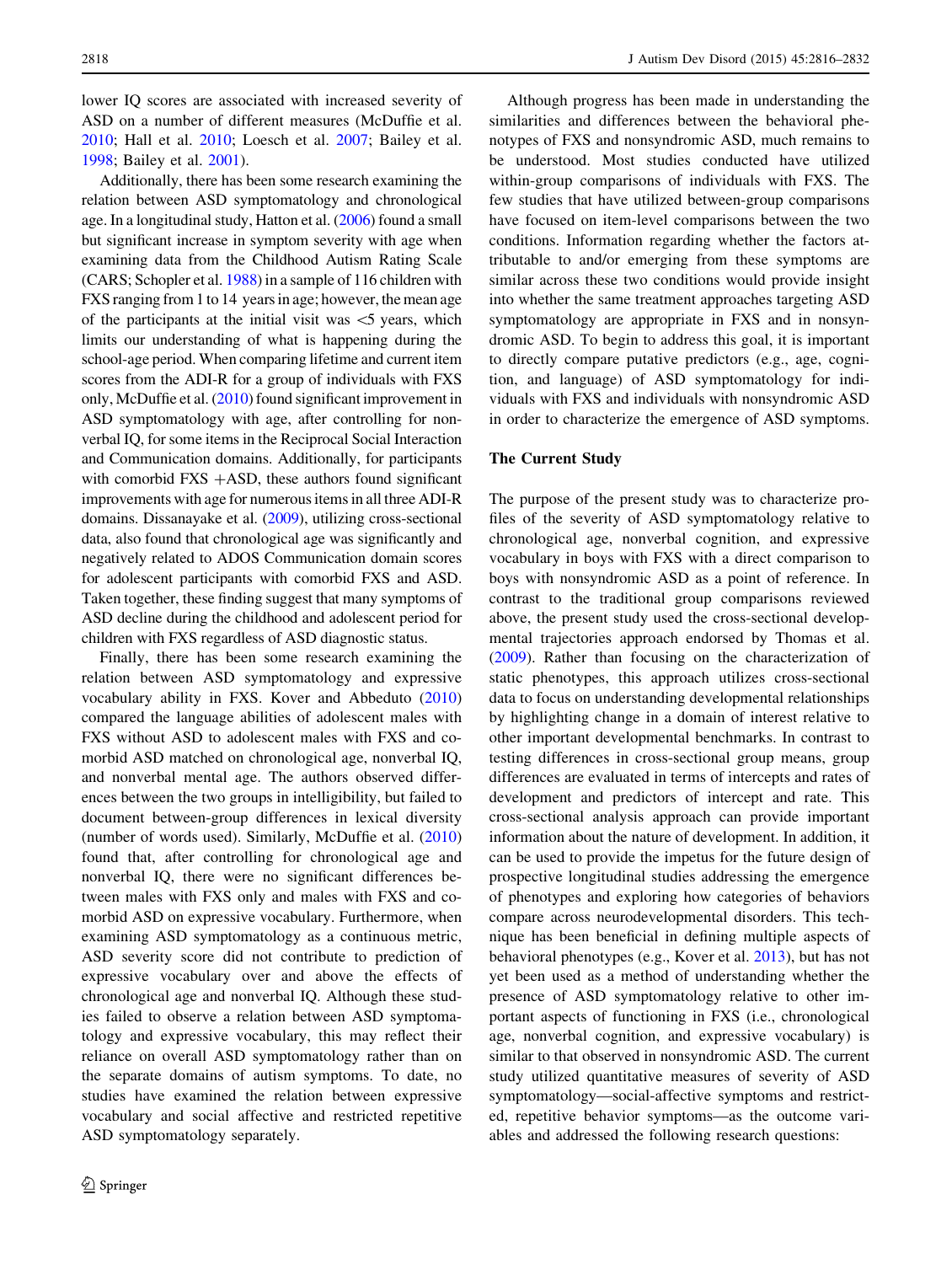- 1. Relative to chronological age, nonverbal cognition, and expressive vocabulary, do the developmental trajectories of the severity of ASD symptoms in the social affective domain differ (in terms of intercept or slope) between boys with FXS and boys with nonsyndromic ASD?
- 2. Relative to chronological age, nonverbal cognition, and expressive vocabulary, do the developmental trajectories of the severity of ASD symptoms in the restricted and repetitive behavior domain differ (in terms of intercept or slope) between boys with FXS and boys with nonsyndromic ASD?

# Methods

### **Participants**

Participants were boys with FXS and boys with nonsyndromic ASD who were drawn from a larger longitudinal study on the social-affective bases of word learning in FXS and nonsyndromic ASD. Boys were recruited nationally at one of two university sites (University of California, Davis and University of Wisconsin, Madison). Only data from the initial visit (Time 1) were included in the present project. Inclusion in this larger project required all participants to meet the following criteria according to parent report: (a) native English speakers; (b) able to comply with simple instructions (e.g., ''Give me the ball''); (c) speech was the primary means of communication; (d) produced approximately ten different words spontaneously within the prior month; (e) no sensory or physical impairments that would limit participation in project activities; and (f) lived at home with biological mother who is a fluent English speaker. In addition, participants were tested by project staff and found to have a pure tone, air conduction threshold of 30 dB HL or better in each ear (averaged across 500, 1000, and 2000 Hz). Approval for the study was obtained from the respective university Institutional Review Boards, and informed consent, was obtained.

Participants with FXS were required to provide documentation of a diagnosis of the FMR1 full mutation  $(i.e., >200 \text{ CGG repeats}, with or without mosaicism).$ Participants with nonsyndromic ASD (1) entered the study with an existing community diagnosis of ASD; (2) had parent-provided documentation of prior genetic testing ruling out FXS; and (3) had other possible syndromic causes of ASD (e.g., Rett's syndrome, tuberous sclerosis) ruled out via dysmorphology and neurological examinations conducted by a project physician at the initial visit.

At the initial project visit, both the Autism Diagnostic Observation Schedule (ADOS; Lord et al. [1999\)](#page-15-0) and the Autism Diagnostic Interview-Revised (ADI-R; Rutter et al.

[2003](#page-16-0)) were administered to both groups of participants. ASD status was determined using the caseness criteria proposed by Risi and colleagues (Risi et al. [2006](#page-16-0)). That is, a research diagnosis of ASD was assigned to a participant if he received an ADOS calibrated severity score of at least 4 and met one of the following benchmarks on the ADI-R: (1) met the autism cutoff for the ADI-R Social Reciprocity Domain and either the Communication or Repetitive Behavior domains; (2) came within one point of the cutoffs for both Social Reciprocity and Communication Domains; or (3) met the autism cutoff on either the Social Reciprocity or Communication domains and came within two points of the cut-off on the other domain. Thus, the Risi caseness criteria were used to verify group membership for participants with ASD and to assign a research classification of ASD to participants with FXS. Project staff who administered both the ADOS and the ADI-R were graduate-level professionals who had completed research reliability training.

#### Participant Selection for the Current Study

The participant samples for the present study overlap with those of [McDuffie et al. ([2012](#page-15-0), [2014](#page-15-0)), Oakes et al. ([2014](#page-16-0)); Thurman et al. [\(2014,](#page-16-0) [2015\)](#page-16-0), and Benjamin et al. ([2015](#page-15-0))], although the focus of the analyses and the primary measures used was different across these reports. Consideration for inclusion in the present study required participants with FXS or nonsyndromic ASD to have complete data from the ADOS, which resulted in the exclusion of three boys with FXS. In addition, inclusion for the present study required participants to have a nonverbal IQ score  $\leq$ 85, as this cutoff is inclusive of essentially all males with FXS (Hessl et al. [2009\)](#page-15-0), resulting in the exclusion of three children with FXS (2 IQ data not available,  $1$  IQ score  $>85$ ) and 16 children with nonsyndromic ASD (all due to IQ scores  $>85$ ). These inclusionary and exclusionary criteria resulted in the final participant samples of 53 boys with FXS and 39 boys with nonsyndromic ASD ranging in age from 4 to 11 years. For participants with FXS, the racial/ethnic composition of the sample was 83 % Caucasian, 8 % Hispanic, 4 % Asian, 2 % African-American, and 3 % Native American. For the participants with nonsyndromic ASD, the racial/ethnic composition of the sample was 70 % Caucasian, 10 % Hispanic, 10 % African-American, 8 % Asian, and 2 % Native American.

Descriptive between-group analyses were conducted on the developmental benchmarks of chronological age, nonverbal IQ, and expressive vocabulary ability to provide information regarding the comparability of participants in the two groups. Independent samples  $t$ -tests indicated that the FXS and nonsyndromic ASD samples were comparable on chronological age ( $p = .56$ ,  $d = .12$ ,  $s_{ratio}^2 = 1.09$ ). As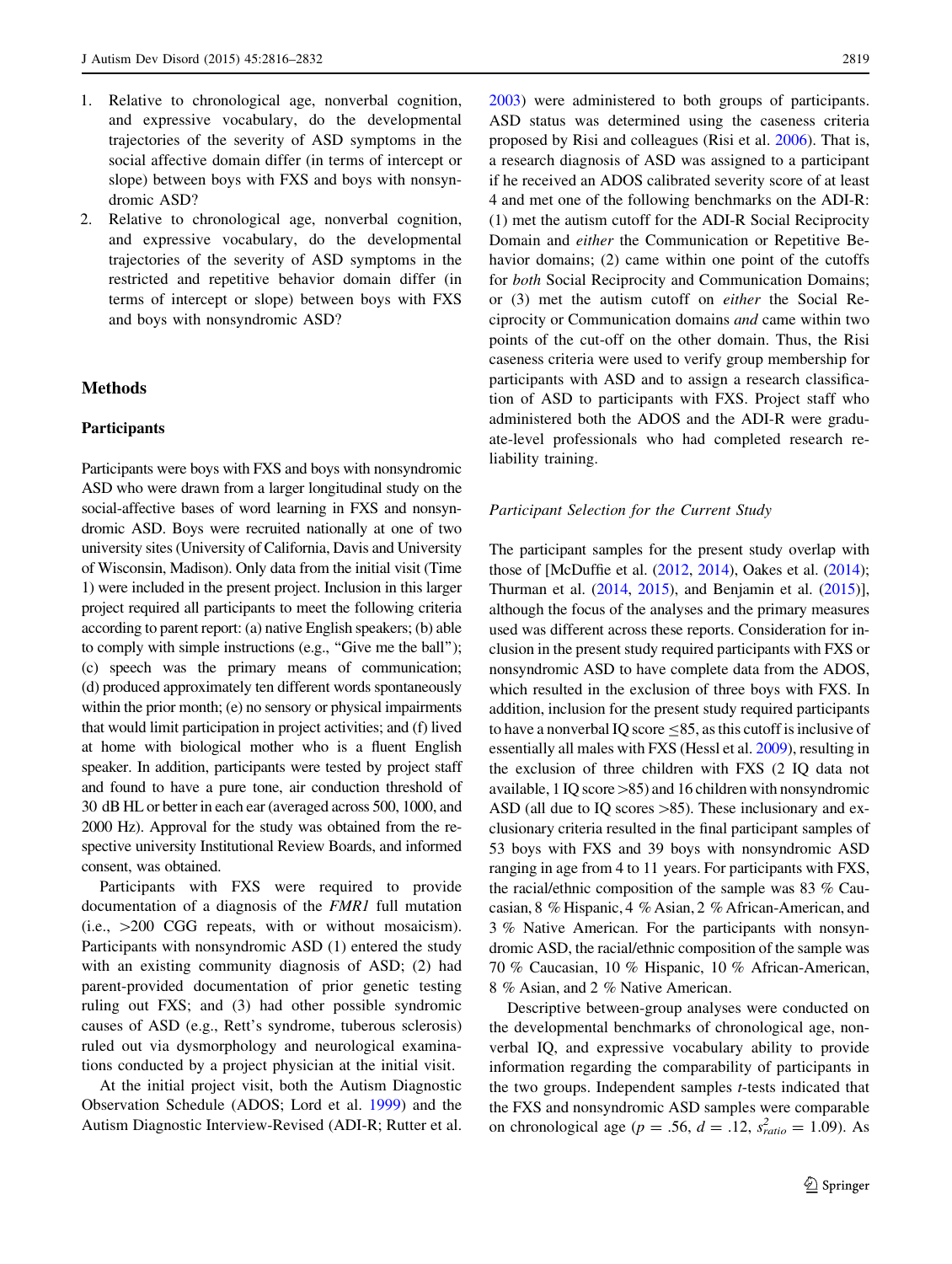expected, based on previous findings within the literature, participants with FXS had lower nonverbal IQ scores than did participants with nonsyndromic ASD ( $p = .050$ ,  $d = .42$ ,  $s_{ratio}^2 = 1.00$ . Significant differences were not observed between the two groups on expressive vocabulary standard scores ( $p = .26$ ,  $d = .25$ ,  $s_{ratio}^2 = .46$ ).

#### Subsamples

For the primary analyses, we were interested in determining if findings would remain unchanged after participants with FXS who did not meet criteria for an ASD were excluded. For this reason, boys with FXS were identified as having met research criteria for ASD utilizing the same procedures used to verify ASD diagnosis in participants with nonsyndromic ASD. It was determined that 41 of the 53 boys in the FXS sample could be classified as also meeting criteria for an ASD (hereafter, the  $FXS + ASD$ group). It is important to note that of the 12 children who were not classified as meeting research criteria for an ASD, only 2 meet criteria on neither the ADOS nor the ADI-R. The remaining 10 children were not classified as  $FXS + ASD$  for the following reasons: 4 met criteria on the ADOS but were missing ADI-R data, 2 children met criteria on the ADOS but did not meet criteria on the ADI-R, and 4 children met criteria on the ADI-R but did not meet criteria on the ADOS. The descriptive analyses comparing developmental benchmarks for participants with nonsyndromic ASD to those classified with  $FXS + ASD$ revealed the same pattern of findings as was observed for the full FXS sample. The chronological ages of the boys with  $FXS + ASD$  and the boys with nonsyndromic ASD were comparable ( $p = .54$ ,  $d = .13$ ,  $s_{ratio}^2 = 1.14$ ), but boys with  $FXS + ASD$  were observed, as expected, to have significantly lower nonverbal IQ scores than the boys with nonsyndromic ASD ( $p = .009$ ,  $d = .59$ ,  $s_{ratio}^2 = .96$ ). Once again, significant differences were not observed between the two groups on expressive vocabulary standard scores ( $p = .61$ ,  $d = .12$ ,  $s_{ratio}^2 = .45$ ).

Finally, we sought to understand if similar patterns of findings would also be observed when participants classified with  $FXS + ASD$  and participants with nonsyndromic ASD were matched on overall severity of ASD symptomatology. To achieve this goal, a subsample  $(n = 21$  per group) of participants was selected from the  $FXS + ASD$ and the nonsyndromic ASD groups, utilizing the sampling procedures outlined by Mervis and John [\(2008](#page-16-0)), to create groups of males with  $FXS + ASD$  and males with nonsyndromic ASD matched on overall severity of ASD symptomatology (hereafter referred to as the ASD severitymatched subsamples). The descriptive analyses comparing developmental benchmarks demonstrated similar pattern of findings as reported previously. The chronological ages

were not observed to differ significantly in the ASD severity-matched samples ( $p = .38$ ,  $d = .28$ ,  $s_{ratio}^2 = 1.15$ ). The boys with  $FXS + ASD$  in the ASD severity-matched sample were still observed to have significantly lower nonverbal IQ scores than the boys with nonsyndromic ASD  $(p < .001, d = 1.28, s_{ratio}^2 = 1.18)$ . Mean scores for expressive vocabulary ability were not observed to differ for the ASD severity-matched subsamples ( $p = .62$ ,  $d = .16$ ,  $s<sub>ratio</sub><sup>2</sup> = .27$ ; however, differences were observed in the variance of these scores. Descriptive statistics for the participant samples are presented in Table [1.](#page-5-0)

### Assessment Measures

#### The Leiter International Performance Scale: Revised

The Leiter International Performance Scale—Revised (Leiter-R; Roid and Miller [1997](#page-16-0)) is a nonverbally administered standardized assessment of nonverbal intelligence. The subtests comprising the Brief IQ were administered; namely, Figure Ground, Form Completion, Sequential Order, and Repeated Patterns. The Brief IQ standard score from the Leiter-R was utilized in the present study. The mean IQ for the Leiter-R standardization sample is 100, with a standard deviation of 15.

#### Autism Diagnostic Observation Schedule

The ADOS (Lord et al. [1999\)](#page-15-0) is a semi-structured playbased interaction in which a trained examiner creates specific interactive contexts to observe the participant's reciprocal social interaction skills and repetitive behaviors. One of four ADOS modules is administered based upon the participant's expressive language level. In the current project, participants received ADOS modules 1, 2, or 3. The Social Affect Calibrated Severity Scores (SA-CSS) and the Restricted and Repetitive Behavior Calibrated Severity Scores (RRB-CSS), which allow comparisons across different modules, provided by Hus et al. [\(2014](#page-15-0)), were utilized.

The original severity scores generated by Hus et al. [\(2014](#page-15-0)) for the Restricted and Repetitive Behaviors domain had a range of  $1-7$  (hereafter referred to as  $RRB-CSS_{Re}$ . duced), unlike the severity scores for the Social Affective domain, which ranged from 1 to 10. Due to concerns that differing ranges across the two domains would cause confusion when interpreting the meaning of severity scores, Hus and colleagues transformed the RRB- $CSS_{Reduced}$  scale to the 10-point range observed on the SA-CSS, but with severity scores of 2, 3, and 4 not possible to obtain (i.e., RRB-CSS scores included 1, 5-10). Within a parametric analysis, however, methodological concerns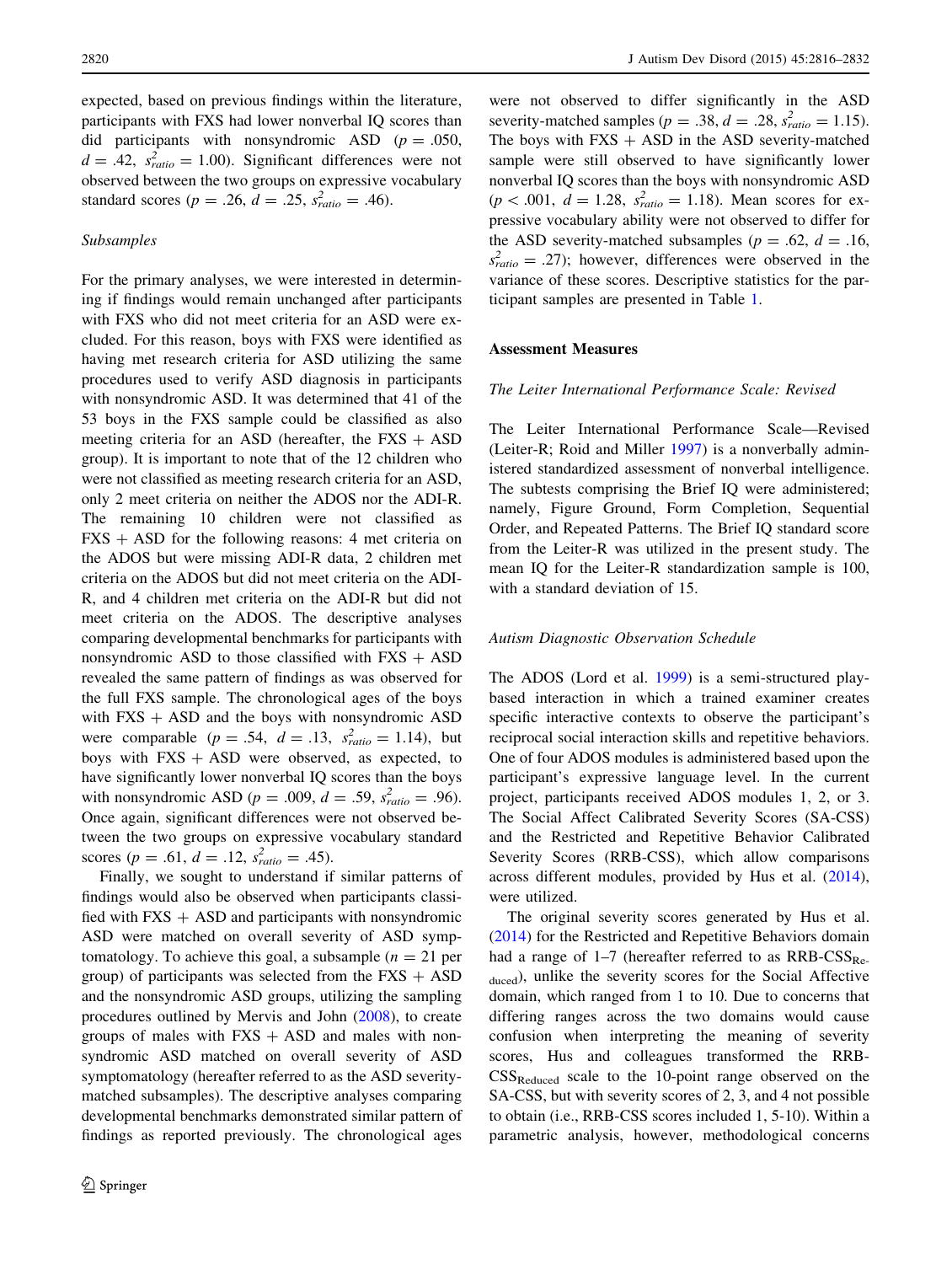<span id="page-5-0"></span>

|                                                                                                                 | $FXS' (n = 53)$            | $FXS + ASD^2 (n = 41)$                                                                                           | FXS + ASD-severity<br>match $(n = 21)$ | Nonsyndromic<br>$ASD (n = 39)$ | Nonsyndromic ASD-severity<br>match $(n = 21)$ |
|-----------------------------------------------------------------------------------------------------------------|----------------------------|------------------------------------------------------------------------------------------------------------------|----------------------------------------|--------------------------------|-----------------------------------------------|
| Inronological age                                                                                               | $7.51(1.98, 4.06 - 10.62)$ | $7.54(2.03, 4.06 - 10.63)$                                                                                       | $7.39(1.92, 4.06 - 10.63)$             | $7.27(1.90, 4.02 - 10.99)$     | $6.88(1.79, 4.02 - 10.99)$                    |
| Nonverbal IQ SS                                                                                                 | 57.77 (13.94, 36-83)       | 55.39 (13.61, 36-83)                                                                                             | 53.33 (12.87, 36-79)                   | $63.62$ $(13.93, 36-85)$       | $69.24$ (11.84, 36-85)                        |
| Expressive vocabulary SS                                                                                        | 65.63 (16.24, 20-103)      | 62.88 (16.11, 20–103)                                                                                            | $60.85(12.83, 41-76)$                  | $60.47(23.88, 20 - 96)$        | $63.95(24.87, 20 - 96)$                       |
| ADOS social affective CSS                                                                                       | 5.96 (2.30, 2-10)          | $6.27(2.10, 2-10)$                                                                                               | 7.38 (1.77, 4-10)                      | $7.82(1.67, 3-10)$             | 7.33 (1.80, 3-10)                             |
| ADOS restricted and repetitive<br>behavior CSS                                                                  | $7.26$ $(1.74, 1-10)$      | 7.54 (1.52, 5-10)                                                                                                | 8.05 (1.77, 5-10)                      | $8.36(1.42, 5-10)$             | $7.85(1.42, 5-10)$                            |
| This sample includes children with FXS who do and do not meet research criteria for a comorbid diagnosis of ASD |                            |                                                                                                                  |                                        |                                |                                               |
| This sample is comprised of children with FXS who meet                                                          |                            | research criteria for a comorbid diagnosis of ASD and is a subsample of the full sample of participants with FXS |                                        |                                |                                               |

Table 1

Descriptive statistics (mean, SD, and range) for full sample of participants with FXS, FXS

 $^+$ 

ASD, nonsyndromic ASD

 This sample is comprised of children with FXS who meet research criteria for a comorbid diagnosis of ASD and is a subsample of the full sample of participants with FXS participants đ sample  $\exists$ the đ subsample ್ಷ ِ<br>نا and ASD đ diagnosis a comorbid İō  $\vec{a}$ criter research meet who EXS with Idren ĠП đ ised is compr sample hiis.  $\sim$ 

arise when utilizing a dependent variable in which multiple scores are not obtainable. The focus of the present study was on examining the trajectories of calibrated severity scores within each domain as a function of child characteristics, and not on the direct comparison of severity scores between domains; thus, the current study utilized the  $RRB-CSS_{Reduced}$  scale (i.e. the original, untransformed calibrated severity score for the Restricted and Repetitive Behaviors domain) that ranged from 1 to 7. As such, the severity scores of  $2-7$  from the RRB-CSS<sub>Reduced</sub> scale correspond to the severity scores of 5–10 from the RRB-CSS scale described by Hus and colleagues.

# Expressive Vocabulary Test, Second Edition

The Expressive Vocabulary Test, Second Edition (EVT-2; Williams [2007\)](#page-16-0) is an individually administered measure of expressive vocabulary. During this assessment, the participant is instructed to provide a label or synonym for each color picture on the page of an easel book. The mean for standard scores on the EVT-2 is 100, with a standard deviation of 15.

## Analysis Plan

Preliminary analyses were conducted to assess average group differences in the SA-CSS and RRB-CSS<sub>Reduced</sub> and to provide information regarding the correlations between the ADOS severity scores and chronological age, nonverbal IQ, and expressive vocabulary ability. Cross-sectional developmental trajectories were then calculated using the procedures outlined by Thomas et al. [\(2009](#page-16-0)), for both SA- $CSS$  and  $RRB-CSS_{Reduced}$  relative to chronological age, nonverbal IQ standard score, and expressive vocabulary standard score. This approach is similar to an ANOVA; however, instead of testing the differences between crosssectional group means, differences are evaluated between the intercept and slope of the lines used to depict the developmental trajectory of each group. Main effects of group (FXS vs. nonsyndromic ASD), main effects of the three continuous predictors (i.e., chronological age, nonverbal IQ, or expressive vocabulary), and the interactions between group and slope were of interest in the current study. In the case of significant findings, follow-up analyses, using one-tailed tests, were conducted to determine if the same pattern of findings was obtained when only the participants with FXS who met research criteria for an ASD diagnosis  $(FXS + ASD)$  were included in the analyses. Finally, follow-up analyses, using one-tailed tests, were also conducted to determine if the same pattern of findings were obtained when participants with  $FXS + ASD$  and participants with nonsyndromic ASD were matched on overall severity of ASD symptomatology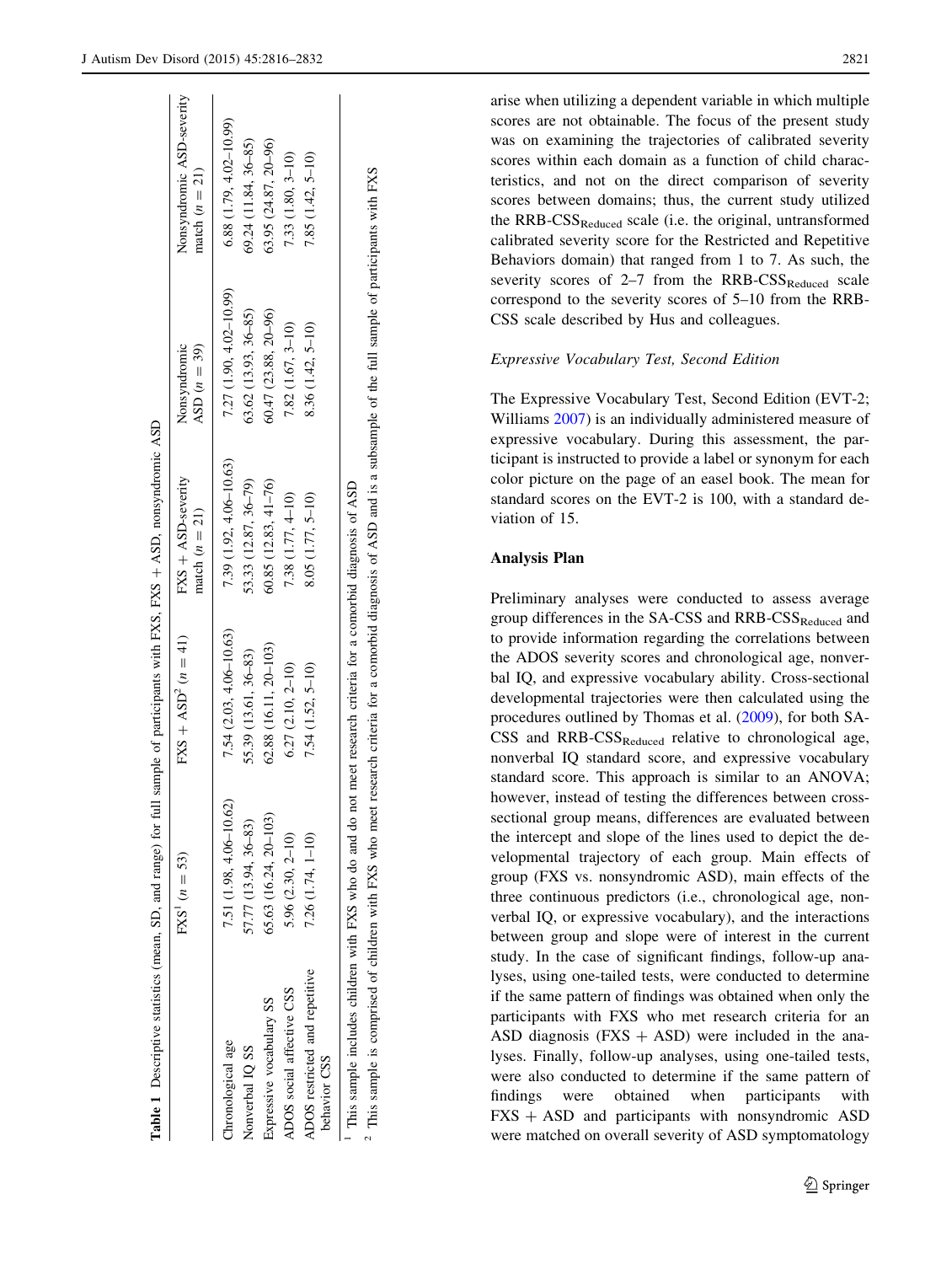The data from these analyses are considered exploratory because of the small sample size as nearly half of the  $FXS + ASD$  and nonsyndromic ASD samples had to be excluded to achieve this match.

# Results

# Preliminary Analyses

Preliminary comparisons of ASD severity domain scores between the two groups demonstrated that the participants with FXS earned significantly lower ADOS severity scores for both the SA-CSS ( $t(90) = 4.29$ ,  $p < .001$ ,  $d = .92$ ) and RRB-CSS<sub>Reduced</sub> ( $t(90) = 4.29$ ,  $p = .002$ ,  $d = .69$ ) than did the participants with nonsyndromic ASD. In addition, for both the SA-CSS ( $t(78) = 3.65$ ,  $p < .001$ ,  $d = .82$ ) and RRB-CSS<sub>Reduced</sub> (t(78) = 2.51,  $p = .01$ ,  $d = .56$ ), these between-group differences remained even after including only participants classified as  $FXS + ASD$ . No differences were observed in the social affective  $(t(40) = -.09)$ ,  $p = .93$ ,  $d = .03$ ) or the restricted and repetitive behavior  $(t(40) = -.38, p = .70, d = .13)$  severity scores in the ASD severity-matched subsamples. Finally, results of correlational analyses between the SA-CSS and RRB-CSSReduced and putative developmental predictors are presented in Tables 2 and [3.](#page-7-0)

## Cross-Sectional Developmental Trajectories: Social Affect

Using ADOS calibrated severity scores, severity of social affective symptoms was evaluated relative to chronological age by examining the trajectory intercept at the lowest age of overlap between the groups (i.e., 4 years of age) and within-group trajectory slopes. The intercept of the SA-CSS trajectory was significantly lower for boys with FXS, indicating less impairment on average, than for boys with nonsyndromic ASD,  $F(1, 88) = 7.40$ ,  $p = .008$ , partial  $\eta^2 = .08$ . For rate of change over time, neither the average relationship between SA-CSS and chronological age,  $F(1,$ 88) = 3.14,  $p = .08$ , partial  $\eta^2 = .03$ , nor the interaction between group and chronological age,  $F(1, 88) = 2.66$ ,  $p = .11$ , partial  $\eta^2 = .029$ , was significant. As seen in Table [4](#page-7-0) and Fig. [1](#page-7-0), level of impairment in the Social Affective domain did not change with chronological age for boys with nonsyndromic ASD. For boys with FXS, however, there was a nonsignificant trend for social affective symptoms to worsen with chronological age. Follow-up analyses, including only boys with comorbid  $FXS + ASD$ yielded the same pattern of findings; that is, the intercept of the SA-CSS trajectory was lower for boys with  $FXS + ASD$  than for boys with nonsyndromic ASD,  $F(1, 1)$ 80) = 4.44,  $p = .02$ , partial  $\eta^2 = .06$ , one tailed. Analyses including the ASD severity-matched subsamples did not indicate a significant effect of intercept of the SA-CSS trajectory,  $F(1, 42) = 1.11$ ,  $p = .30$ , partial  $\eta^2 = .03$ , one tailed. Intercept and slope data for follow-up analyses are presented in Table [4](#page-7-0).

Severity of social affective symptoms was evaluated against nonverbal cognitive ability in terms of intercept at the lowest point of overlap between the groups (i.e., Leiter-R SS of 36, the lowest possible standard score) and in terms of within-group slopes. The intercept of the SA-CSS trajectory did not differ significantly between the two groups,  $F(1, 88) = 1.87, p = .18$ , partial  $\eta^2 = .021$ . The relationship between SA-CSS and nonverbal cognition was observed to be moderately negative on average,  $F(1)$ , 88) = 5.52,  $p = .02$ , partial  $\eta^2 = .06$ ; however, this relationship differed between participants with FXS and those with nonsyndromic ASD, yielding a significant difference across the two diagnostic groups in the relation between social affective symptoms and nonverbal cognition,  $F(1, 1)$ 88) = 6.57,  $p = .01$ , partial  $\eta^2 = .07$ . For boys with FXS, SA-CSSs decreased as nonverbal cognitive ability increased. For boys with nonsyndromic ASD, SA-CSSs remained relatively stable across the full range of nonverbal IQ standard scores. This difference in slopes can be seen in Fig. [2](#page-8-0) and Table [4](#page-7-0). Follow-up analyses including only boys with  $FXS + ASD$  again yielded a significant

| 2 Correlation<br>ients between                                                                                                                                             | ADAMS subscale                                                                                                                                                                                                                                                                                            | <b>CA</b>  | Leiter-R NVIO SS                                                                        | EVT-2 SS                                                          |
|----------------------------------------------------------------------------------------------------------------------------------------------------------------------------|-----------------------------------------------------------------------------------------------------------------------------------------------------------------------------------------------------------------------------------------------------------------------------------------------------------|------------|-----------------------------------------------------------------------------------------|-------------------------------------------------------------------|
| $\alpha$ logical age $(CA)$ ,<br>bal IO (NVIO), and<br>sive vocabulary standard<br>and ADOS domain<br>y scores for males with<br>ndromic ASD as a<br>on of matching sample | Social affective severity score<br>Full sample FXS $(n = 53)$<br>$\text{FXS} + \text{ASD}$ ( <i>n</i> = 41)<br>ASD-severity matched sample FXS + ASD $(n = 21)$ $r = .37$ $r = -.38$<br>Restricted and repetitive behavior severity<br>Full sample FXS $(n = 53)$<br>$\text{FXS} + \text{ASD}$ $(n = 41)$ | $r = .32*$ | $r = -.44*$<br>$r = .27$ $r = -.31*$<br>$r = .02$ $r = -.38*$<br>$r = -.05$ $r = -.32*$ | $r = -.04$<br>$r=.07$<br>$r = -.05$<br>$r = -.40*$<br>$r = -.43*$ |
|                                                                                                                                                                            | ASD-severity matched sample FXS + ASD $(n = 21)$ $r = .04$ $r = -.22$<br>* $p < .05$                                                                                                                                                                                                                      |            |                                                                                         | $r = -.45*$                                                       |

**Table** coeffic chrono nonver expres scores severit nonsyn functio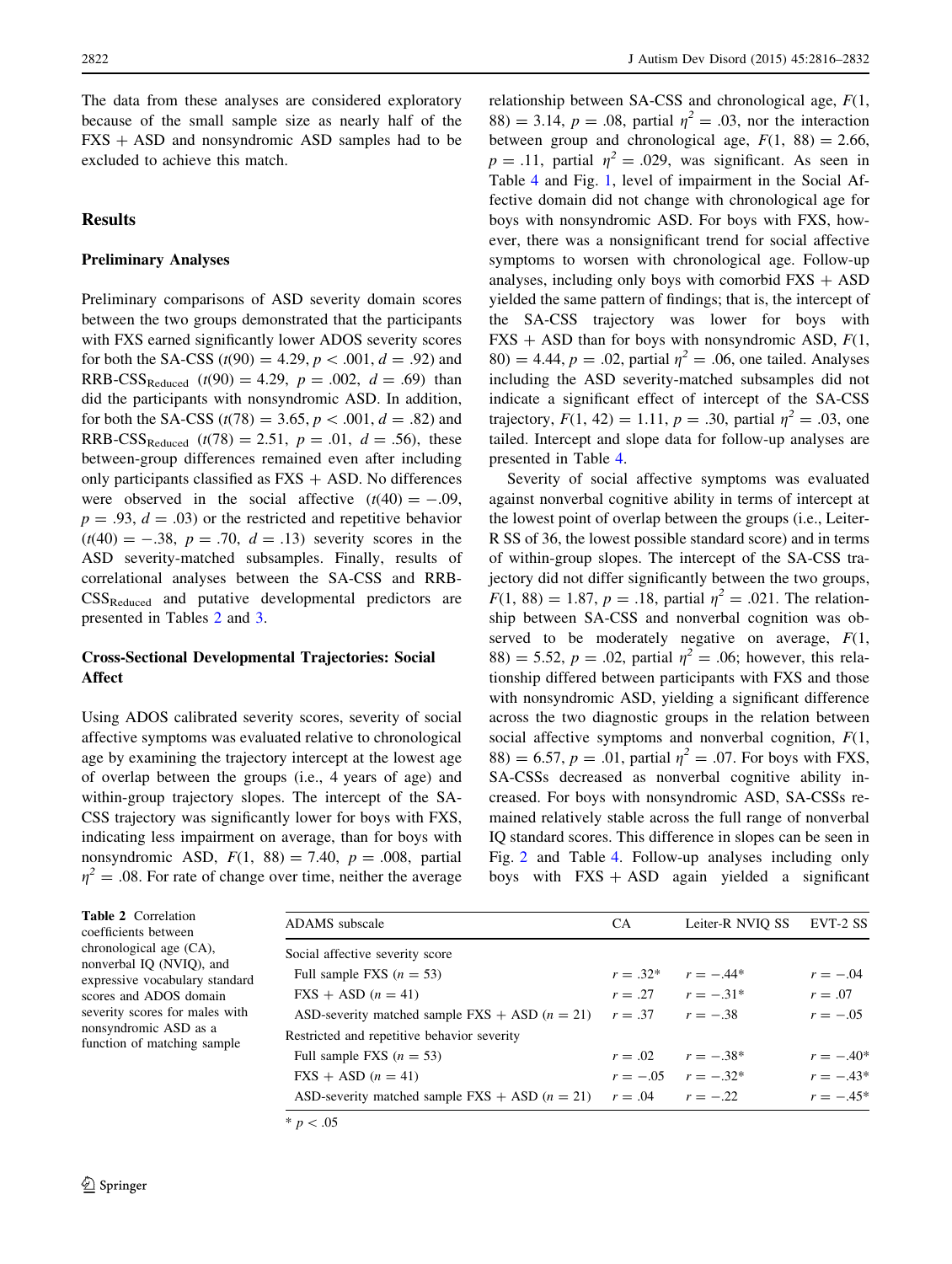<span id="page-7-0"></span>Table 3 Correlation coefficients between chronological age (CA), nonverbal IQ (NVIQ), and expressive vocabulary standard scores and ADOS domain severity scores for males with nonsyndromic ASD as a function of matching sample

| ADAMS subscale                                          | CA        | Leiter-R NVIO SS | EVT-2 SS  |
|---------------------------------------------------------|-----------|------------------|-----------|
| Social affective severity score                         |           |                  |           |
| Nonsyndromic ASD $(n = 39)$                             | $r=.02$   | $r = .03$        | $r = .06$ |
| ASD-severity matched sample nonsyndromic ASD $(n = 21)$ | $r=.02$   | $r = .05$        | $r = .13$ |
| Restricted and repetitive behavior severity             |           |                  |           |
| Nonsyndromic ASD $(n = 39)$                             | $r = .26$ | $r = -.30$       | $r=.00$   |
| ASD-severity matched sample nonsyndromic ASD $(n = 21)$ | $r = .29$ | $r=.08$          | $r = .33$ |

Table 4 Intercept and slope of linear developmental trajectories predicting social affective severity score based on putative developmental predictors as function of sample

| ADAMS subscale                                          | CA                       | Leiter NVIO SS            | <b>EVT SS</b>          |
|---------------------------------------------------------|--------------------------|---------------------------|------------------------|
| Fragile X samples                                       |                          |                           |                        |
| Full sample FXS $(n = 53)$                              | $m = .38$ (SE = .14)     | $m = -.07$ (SE = .02)     | $m = -.006$ (SE = .02) |
|                                                         | $b = 4.67, r^2 = .11$    | $b = 10.15, r^2 = .19$    | $b = 6.33, r^2 = .002$ |
| $\text{FXS} + \text{ASD}$ (n = 41)                      | $m = .27$ (SE = .15)     | $m = -.05$ (SE = .02)     | $m = .009$ (SE = .02)  |
|                                                         | $b = 5.32, r^2 = .07$    | $b = 8.95, r^2 = .10$     | $b = 5.69, r^2 = .005$ |
| ASD-severity matched sample $FXS + ASD (n = 21)$        | $m = .34$ (SE = .21)     | $m = -.05$ (SE = .03)     | $m = -.006$ (SE = .03) |
|                                                         | $b = 4.89$ , $r^2 = .13$ | $b = 10.16$ , $r^2 = .14$ | $b = 7.83, r^2 = .002$ |
| Nonsyndromic ASD samples                                |                          |                           |                        |
| Nonsyndromic ASD $(n = 39)$                             | $m = .02$ (SE = .22)     | $m = .003$ (SE = .03)     | $m = .004$ (SE = .02)  |
|                                                         | $b = 7.77, r^2 < .001$   | $b = 7.62, r^2 < .001$    | $b = 7.61, r^2 < .003$ |
| ASD-severity matched sample nonsyndromic ASD $(n = 21)$ | $m = .01$ (SE = .30)     | $m = .008$ (SE = .05)     | $m = .01$ (SE = .04)   |
|                                                         | $b = 7.23, r^2 < .001$   | $b = 6.78, r^2 = .003$    | $b = 6.75, r^2 = .02$  |

Fig. 1 Trajectory of social affect calibrated severity score relative to chronological age for boys with FXS and boys with nonsyndromic ASD



difference in the relation between SA-CSS and nonverbal cognition for FXS and nonsyndromic ASD,  $F(1,$ 80) = 2.82,  $p = .048$ , partial  $\eta^2 = .036$ . Analyses

including the ASD severity-matched subsamples did not yield a significant difference in the relations between SA-CSS and nonverbal cognition,  $F(1, 42) = 1.76$ ,  $p = .096$ ,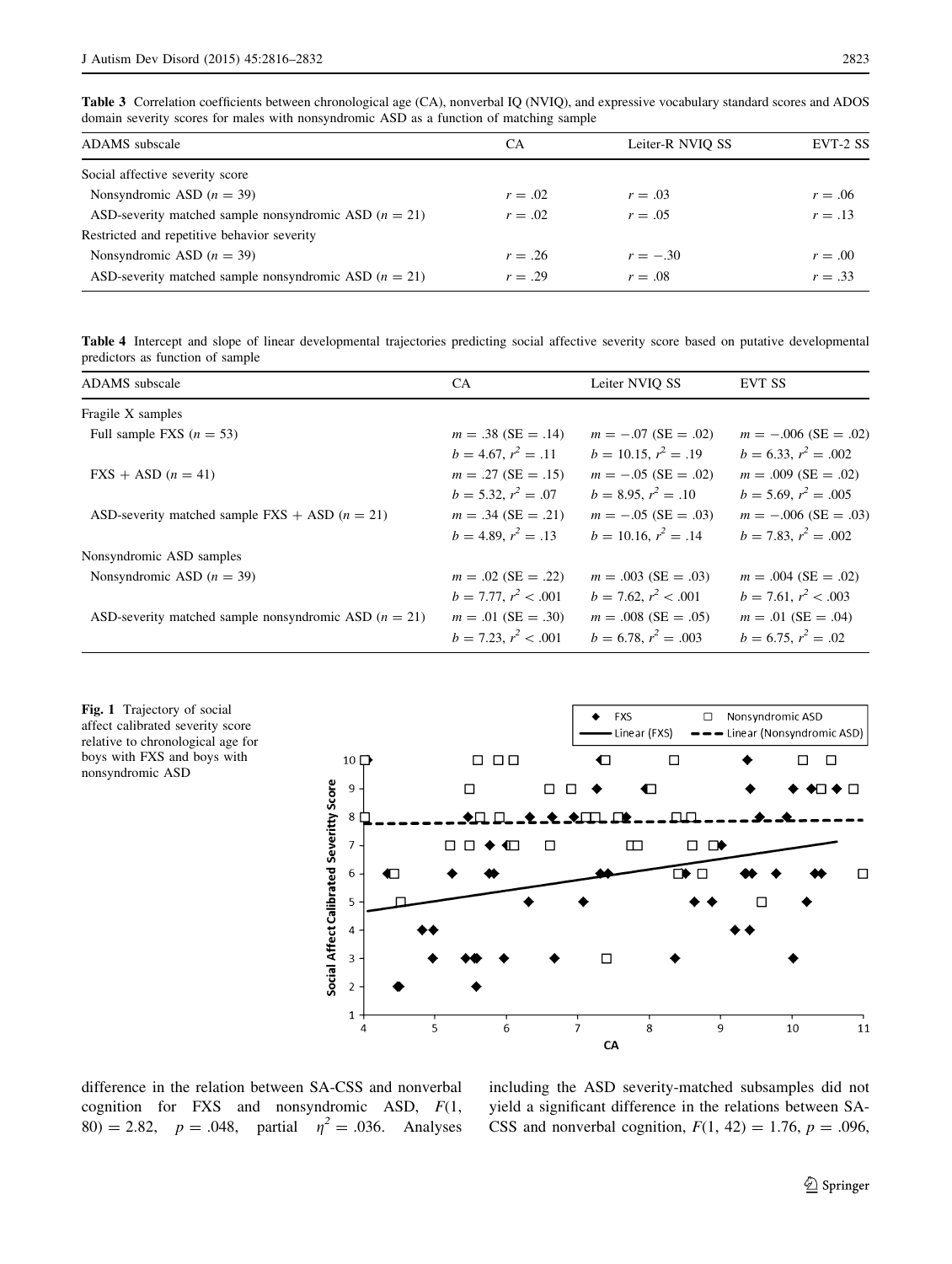<span id="page-8-0"></span>Fig. 2 Trajectory of social affect calibrated severity score relative to nonverbal cognitive ability for boys with FXS and boys with nonsyndromic ASD



partial  $\eta^2 = .044$ ; however, an increase in effect size was observed relative to that observed for the boys with  $FXS + ASD$ . Intercept and slope results for follow-up analyses are presented in Table [4.](#page-7-0)

Finally, severity of social affective symptoms was evaluated against expressive vocabulary in terms of the intercept at the lowest point of overlap between the groups (i.e. EVT-2 SS of 20, the lowest possible standard score) and in terms of within-group slopes. The intercept of the SA-CSS trajectories did not differ between the two groups,  $F(1, 88) = .66, p = .418$ , partial  $\eta^2 = .008$ , the relationship between SA-CSS and expressive vocabulary was not significant,  $F(1,88) = .003$ ,  $p = .96$ , partial  $\eta^2 < .001$ , and no difference was observed between the two groups in the relationship between SA-CSS and expressive vocabulary,  $F(1,88) = .171, p = .68$ , partial  $\eta^2 = .002$ . These data are shown in Fig. [3](#page-9-0) and Table [4.](#page-7-0)

# Cross-Sectional Developmental Trajectories: Restricted and Repetitive Behaviors

Analyses were then conducted to evaluate the presence of between-group differences in the relation between severity of restricted and repetitive behavior symptoms and the developmental benchmarks of interest (chronological age, nonverbal cognition, expressive vocabulary). To begin, severity of restricted and repetitive behavior symptoms was evaluated relative to age by examining the trajectory intercept and within-group trajectory slopes between RRB- $CSS_{Reduced}$  and chronological age. The intercept of the RRB-CSSReduced trajectories did not differ between groups,  $F(1, 88) = .03, p = .86$ , partial  $\eta^2 < .001$ . In addition, the relation between  $RRB-CSS_{Reduced}$  and chronological age was not significant,  $F(1, 88) = 1.60$ ,  $p = .21$ , partial  $\eta^2 = .02$ , and no between-group difference was observed in this relationship,  $F(1, 88) = 1.10$ ,  $p = .30$ , partial  $\eta^2 = .012$  (see Fig. [4](#page-9-0) and Table [5\)](#page-9-0).

Next, the severity of restricted and repetitive behavior symptoms was evaluated relative to nonverbal cognition. The intercept of the RRB-CSS<sub>Reduced</sub> trajectories did not differ between the two groups,  $F(1, 88) = .10$ ,  $p = .75$ , partial  $\eta^2 = .001$ . The relation between RRB-CSS<sub>Reduced</sub> and nonverbal cognition was significant and negative,  $F(1, 1)$ 88) = 11.33,  $p = .001$ , partial  $\eta^2 = .114$ , but did not differ significantly between the two groups,  $F(1, 88) = .38$ ,  $p = .54$  $p = .54$  $p = .54$ , partial  $\eta^2 = .004$ . As seen in Fig. 5 (see also Table  $5$ ), RRB-CSS<sub>Reduced</sub> decreases as nonverbal IQ increases for both participants with FXS and participants with nonsyndromic ASD. Follow-up analyses replicated the finding of a negative relationship between nonverbal cognition and  $RRB-CSS_{Reduced}$  when the FXS sample was restricted to only FXS + ASD,  $F(1, 80) = 8.15$ ,  $p = .006$ , partial  $\eta^2 = .097$ , one-tailed. For the ASD severity-matched subsamples, the relation between did not indicate a significant relation between nonverbal cognition and RRB-CSS<sub>Reduced</sub>,  $F(1, 42) = .24$ ,  $p = .31$ , partial  $\eta^2 = .006$ ) and a decrease in effect size relative to that observed for the boys with  $FXS + ASD$ . Intercept and slope results for follow-up analyses are presented in Table [5.](#page-9-0)

Finally, severity of restricted and repetitive behavior symptoms was evaluated against expressive vocabulary ability in terms of intercept at the lowest point of overlap between the groups (i.e., EVT-2 standard score of 20) and in terms of within-group slopes. The intercept of the RRB-CSS<sub>Reduced</sub> trajectories did not significantly differ between the two groups,  $F(1, 88) = 1.76$ ,  $p = .19$ , partial  $\eta^2 = .02$ . The relation between RRB-CSS<sub>Reduced</sub> and expressive vocabulary ability was observed to be moderately negative on average,  $F(1, 88) = 5.68$ ,  $p = .02$ , partial  $\eta^2 = .063$ ; however, this relationship differed for participants with FXS and participants with nonsyndromic ASD, yielding a significant interaction,  $F(1, 88) = 11.69$ ,  $p = .02$ , partial  $\eta^2 = .063$  $\eta^2 = .063$  $\eta^2 = .063$ . As seen in Fig. 6 (see also Table  $5$ ), RRB-CSS<sub>Reduced</sub> decreased as expressive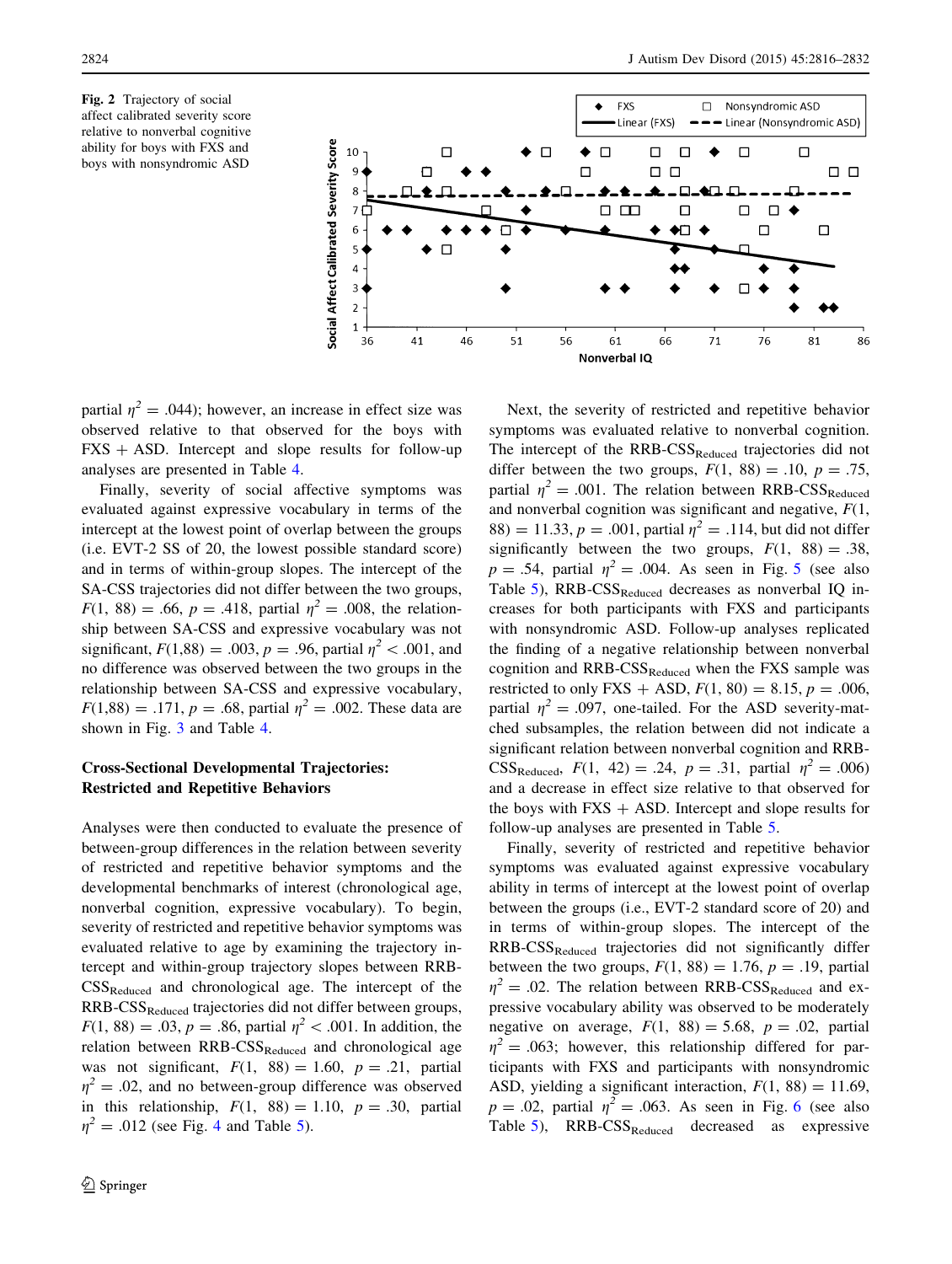<span id="page-9-0"></span>

Fig. 4 Trajectory of restrictive and repetitive behavior calibrated severity score relative to chronological age for boys with FXS and boys with nonsyndromic ASD



 $CA$ 

Table 5 Intercept and slope of linear developmental trajectories predicting restricted and repetitive behavior severity score based on putative developmental predictors as function of sample

|                                      | CA                        | Leiter-R NVIO SS          | EVT-2 SS               |
|--------------------------------------|---------------------------|---------------------------|------------------------|
| Fragile X samples                    |                           |                           |                        |
| Full sample FXS $(n = 53)$           | $m = .02$ (SE = .11)      | $m = -.04$ (SE = .01)     | $m = -.04$ (SE = .01)  |
|                                      | $b = 4.26, r^2 < .001$    | $b = 6.83, r^2 = .15$     | $b = 6.77, r^2 = .16$  |
| $\text{FXS} + \text{ASD}$ (n = 41)   | $m = -.04$ (SE = .11)     | $m = -.04$ (SE = .02)     | $m = -.04$ (SE = .01)  |
|                                      | $b = 4.68, r^2 = .003$    | $b = 6.54, r^2 = .11$     | $b = 6.96, r^2 = .18$  |
| ASD-severity matched sample          | $m = .04$ (SE = .19)      | $m = -.03$ (SE = .03)     | $m = -.06$ (SE = .03)  |
| $\text{FXS} + \text{ASD}$ $(n = 21)$ | $b = 4.76$ , $r^2 = .002$ | $b = 6.66, r^2 = .05$     | $b = 8.69, r^2 = .20$  |
| Nonsyndromic ASD samples             |                           |                           |                        |
| Nonsyndromic ASD $(n = 39)$          | $m = .19$ (SE = .17)      | $m = -.03$ (SE = .02)     | $m = 0$ (SE = .02)     |
|                                      | $b = 4.74, r^2 = .07$     | $b = 7.27, r^2 = .09$     | $b = 5.36, r^2 < .001$ |
| ASD-severity matched sample          | $m = .04$ (SE = .28)      | $m = .01$ (SE = .04)      | $m = .01$ (SE = .03)   |
| nonsyndromic ASD $(n = 21)$          | $b = 4.76, r^2 = .09$     | $b = 4.17$ , $r^2 = .007$ | $b = 3.68, r^2 = .11$  |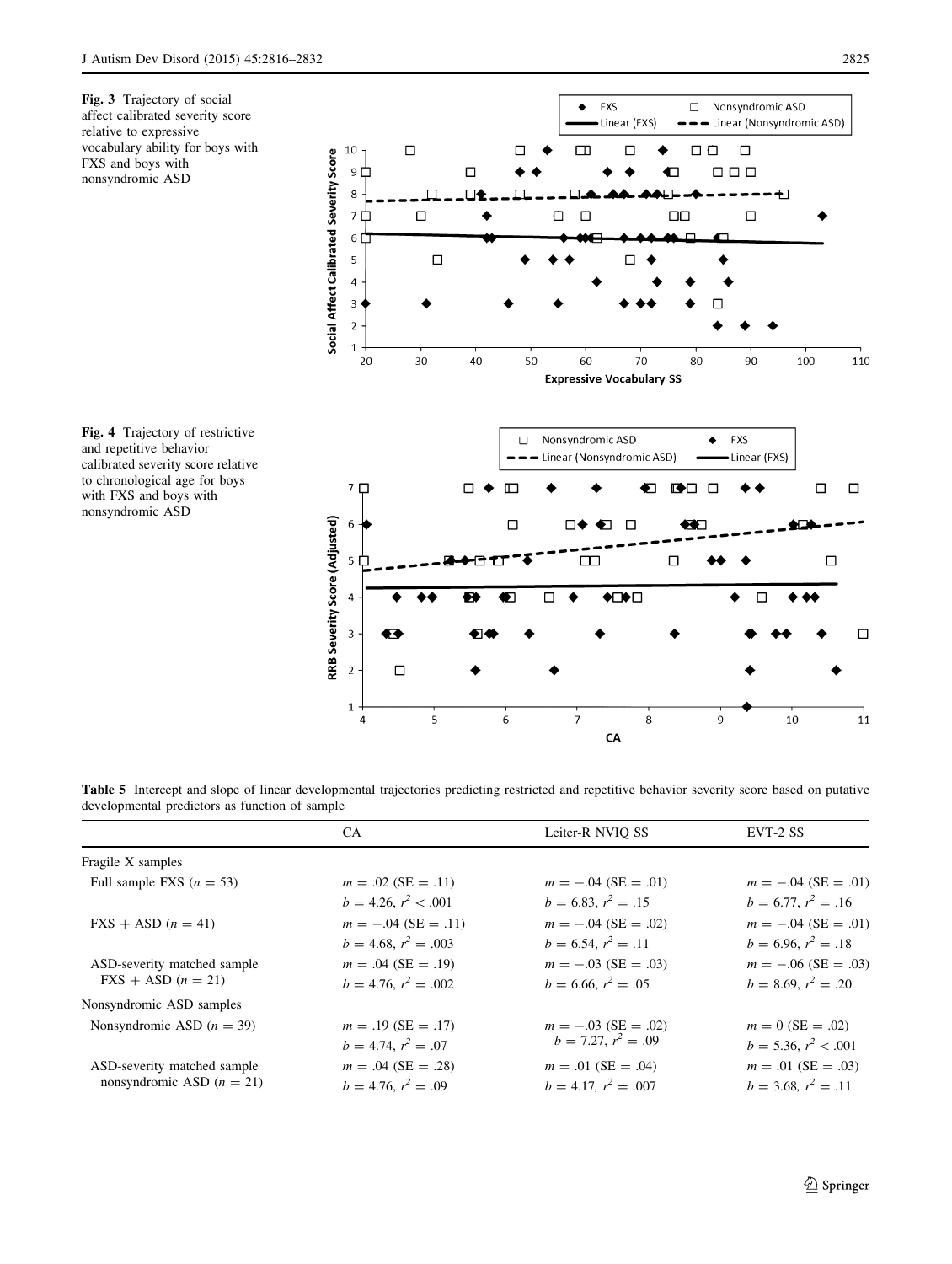<span id="page-10-0"></span>Fig. 5 Trajectory of restrictive and repetitive behavior calibrated severity score relative to nonverbal cognitive ability for boys with FXS and boys with nonsyndromic ASD



vocabulary ability increased for boys with FXS; however,  $RRB-CSS_{Reduced}$  remained stable for boys with nonsyndromic ASD. Follow-up analyses, including only boys with  $FXS + ASD$ , yielded the same pattern of findings: the relation between  $RRB-CSS_{Reduced}$  and expressive vocabulary was moderately negative,  $F(1, 76) = 5.37$ ,  $p = .01$ , partial  $\eta^2 = .069$ , qualified by a significant interaction between diagnosis and expressive vocabulary,  $F(1, 88) = 5.37, p = .01$ , partial  $\eta^2 = .063$ . For the ASD severity-matched subsamples, the relation between RRB-CSSReduced and expressive vocabulary ability was not significant,  $F(1, 42) = 1.93$ ,  $p = .086$ , partial  $\eta^2 = .051$ ; however, there was a significant interaction between diagnosis and expressive vocabulary,  $F(1, 42) = 6.97$ ,  $p = .005$ , partial  $\eta^2 = .16$ ), with an increase in effect size relative to that observed for the boys with  $FXS + ASD$ . Intercept and slope results for follow-up analyses are presented in Table [5](#page-9-0).

### Discussion

Despite the research that has focused on ASD symptomatology in FXS, we do not fully understand the implications of the behavioral features of ASD in FXS. To begin to address this issue, the present study used a direct betweengroup comparison to evaluate the relative contributions of three important developmental factors (e.g., chronological age, nonverbal cognition, and expressive vocabulary) that could potentially impact the emergence and course of ASD symptoms in school-age males with FXS and compared these patterns to those observed in males with nonsyndromic ASD.

#### Social Affective Symptoms

Results from the present study suggest that the onset of ASD symptoms and their developmental trajectories in

Fig. 6 Trajectory of restrictive and repetitive behavior calibrated severity score relative to expressive vocabulary ability for boys with FXS and boys with nonsyndromic ASD

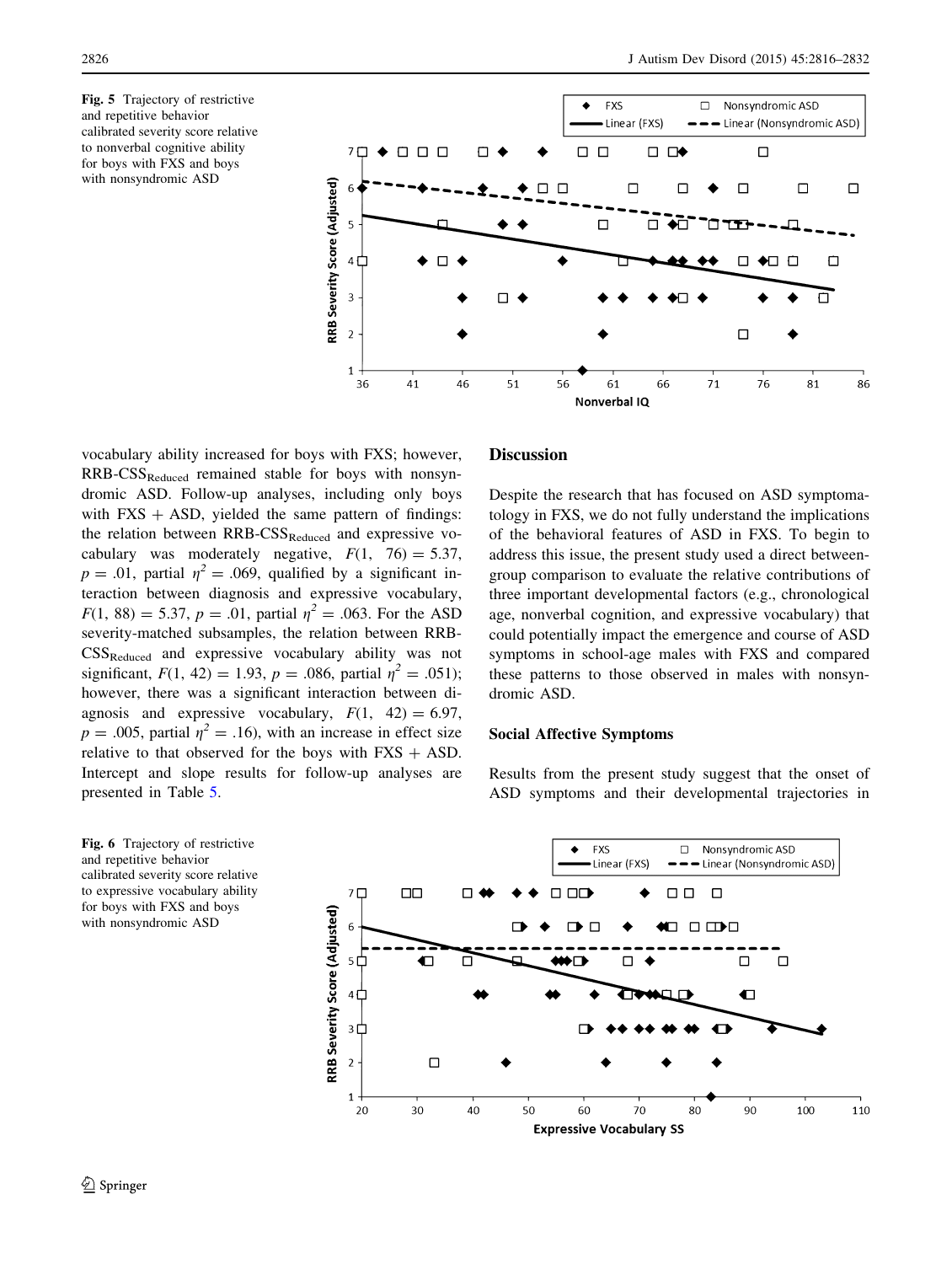males with FXS differ as a function of chronological age, nonverbal cognitive ability, and expressive vocabulary relative to males with nonsyndromic ASD. With regard to the social affective symptoms associated with ASD, we found that at 4 years of age, social affective symptoms of ASD were significantly less severe in males with FXS than in males with nonsyndromic ASD. This finding could be attributed to the fact that some boys with FXS did not meet criteria for a comorbid diagnosis of ASD, despite displaying some symptoms of ASD. However, even when restricting the analysis to only participants with FXS who met criteria for a classification of ASD, the between-group difference in severity of social affective symptoms remained significant.

In addition, our results revealed that the severity of social affective impairment did not change with chronological age for males with nonsyndromic ASD. Although not reaching significance within the trajectory analyses, there was a trend for symptom severity in the Social Affective domain to worsen with age for males with FXS. This trend was further supported with the significant correlation between age and severity of social affective symptoms observed in the correlational analyses. This finding, which might emerge as significant in a trajectory study with a larger sample size, is consistent with previous findings by Hall et al. ([2010\)](#page-15-0), but is discrepant from the findings reported by McDuffie et al.  $(2010)$  $(2010)$ , who found that symptoms of ASD lessened with age in a within group comparison. The findings of McDuffie et al. [\(2010](#page-15-0)), however, were based on data obtained from retrospective parent report in response to queries about current and past behaviors, which has methodological limitations, including the risk of telescoping (Hus et al. [2011\)](#page-15-0). In contrast, the current data were derived from direct, examiner-implemented observational samples of behavior. The discrepancy between the current study and McDuffie et al. could also be related to the age range of the participants (i.e., children in the present study were younger than those in McDuffie et al.). Unlike the other comparisons made between FXS and nonsyndromic ASD within the present study, there were no between-group differences at 4 years of age for the severity-matched subsamples (i.e., individuals with  $FXS + ASD$  and individuals with nonsyndromic ASD who were matched on overall severity of ASD). It is important to note, however, that achieving a severity match in the current study required the selection of more severely affected individuals with  $FXS + ASD$  and less affected individuals with ASD, thereby reducing the variability in within-group severity scores as well as the resultant sample sizes.

In terms of nonverbal cognitive ability, no differences were observed between males with FXS and males with nonsyndromic ASD in severity of social affective symptoms at the lowest bound of the nonverbal IQ distribution (i.e., a standard score of 36). However, a significant between-group difference was observed in the trajectory of change between severity of social affective symptoms and nonverbal IQ. In males with nonsyndromic ASD, severity of social affective symptoms remained stable across the range of nonverbal IQ scores. In contrast, severity of social affective symptoms significantly decreased as nonverbal IQ increased in males with FXS. These findings continued to be significant when only the participants with FXS who met research criteria for a comorbid diagnosis of ASD were included in the analyses. When comparing the ASD severity-matched subsamples, however, the significant between- group differences in the relation between severity of social affective symptoms and nonverbal IQ failed to reach significance. That being said, the effect size obtained in this latter comparison was larger than that obtained in the comparison including all children classified with  $FXS + ASD$ . Further support for this finding is observed when examining the correlational analyses for the severity matched groups. In particular, the correlation between nonverbal IQ and the severity of social affective symptoms was higher for the FXS + ASD participants  $(r = -.38)$ than for the severity matched participants with nonsyndromic ASD  $(r = .05)$ . Therefore, it appears that the same patterns of findings are observed in both the diagnosticmatched and severity-matched samples, and that the latter analysis did not have enough power to reach significance because nearly half of the participants were excluded from these samples to achieve a satisfactory severity match. Finally, when examining severity of social affective symptoms as a function of expressive vocabulary, no between-group differences were detected at the lowest bound of the expressive vocabulary distribution or in the trajectory of change in severity of social affective symptoms. For both groups of participants, therefore, severity of social affective symptoms remained stable across the full range of expressive vocabulary ability scores.

Taken together, these findings suggest that differences may exist in the factors associated with the severity of social affective symptoms of ASD in FXS and in nonsyndromic ASD. The severity score from the ADOS was specifically calibrated to reduce the influences of age and developmental level, thereby providing a ''purer'' measure of core symptoms of ASD. Our data indicate that this score seems to function as intended for the children with nonsyndromic ASD, with severity of social affective symptomatology relatively uninfluenced by age, nonverbal cognitive ability, and expressive vocabulary ability. However, this does not appear to be true for children with FXS. Specifically, cognitive impairments continue to be a significant predictor of the severity of social affective symptoms of ASD in FXS, not only when considering all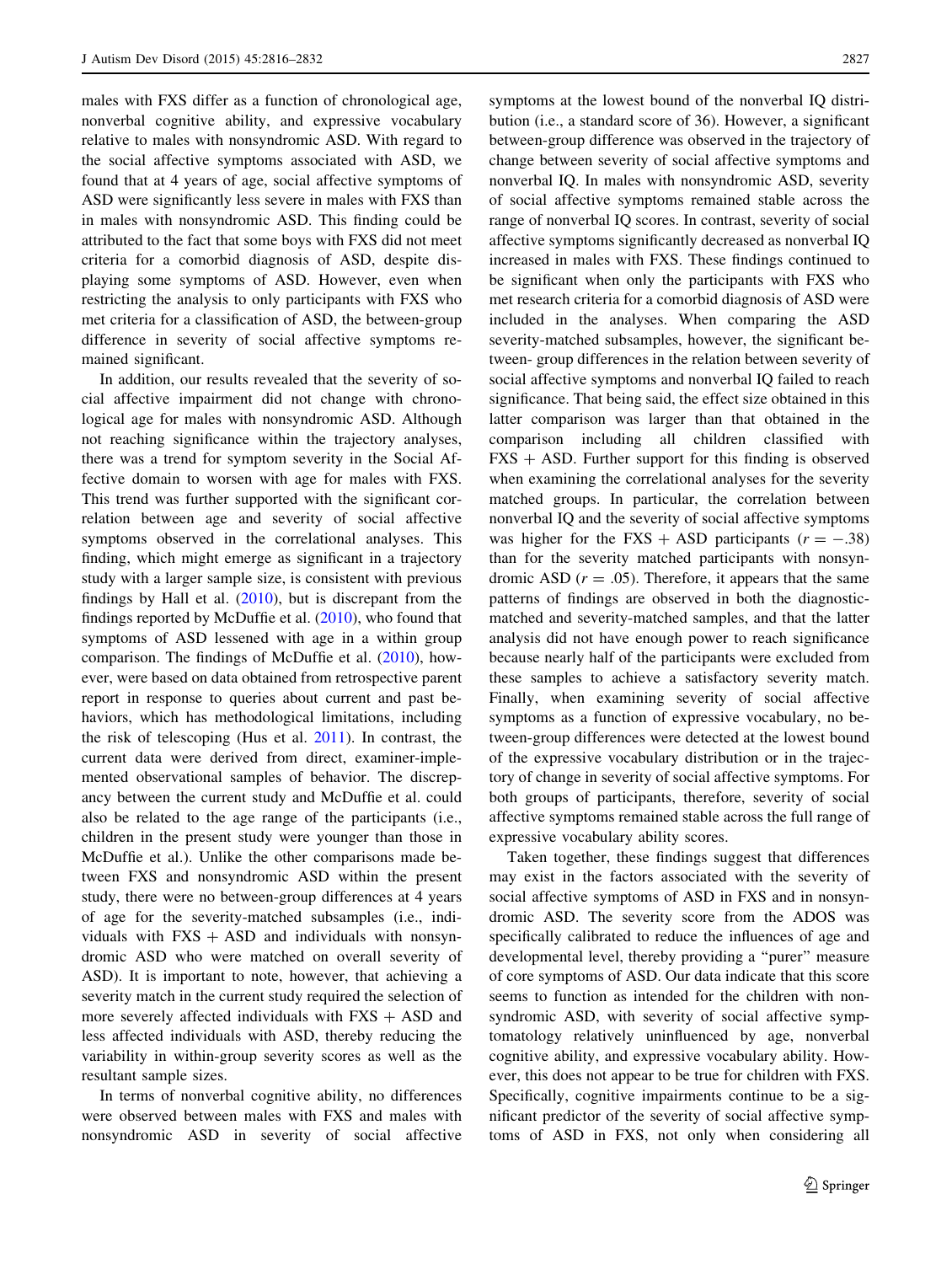children with FXS but also when considering children classified as having comorbid  $FXS + ASD$ . Furthermore, the relation between nonverbal cognitive ability and severity of social affective symptoms appears to be stronger in children with comorbid  $FXS + ASD$  than in children with nonsyndromic ASD even when the two groups are matched on overall severity of ASD symptomatology.

Our findings additionally demonstrate a worsening in the severity of social affective symptoms of ASD with age in males with FXS, but not in nonsyndromic ASD. If replicated, this would not be surprising given that nonverbal IQ declines in males with FXS causing them to fall further behind their chronological age peers over time (Kover et al. [2013](#page-15-0)). This relationship was also observed in the full sample of males with FXS included in the present study (data available upon request). We propose that declining IQ would likely lead to increasing difficulties in adequately responding to the demands of social interactions as a child ages, resulting in more impairments in behaviors that constitute the Social Affective domain of the ADOS.

## Restricted and Repetitive Behaviors

When considering severity of restricted and repetitive behaviors, our results indicate that the intercepts in this domain did not differ as a function of chronological age between the groups of participants, with minimal change with chronological age for either group. Similarly, no between-group differences were observed in the severity of symptoms of restricted and repetitive behaviors at the lowest bound of the nonverbal IQ distribution  $(IQ = 36)$ . In addition, the severity of restricted and repetitive behaviors decreased as nonverbal IQ increased for both groups. Other researchers have observed an inverse relation between nonverbal IQ and restricted and repetitive behaviors in children with ASD (e.g., Bishop et al. [2006](#page-15-0)). School-age children with higher nonverbal IQs may have a greater range of interests and activities and, therefore, may be more likely to engage in productive rather than repetitive behaviors relative to children with lower levels of cognitive ability (Bishop et al. [2006\)](#page-15-0). Our data provide additional support for this premise and reveal that a similar pattern is observed for males with FXS. It is important to note, however, that previous research suggests that the relationship between nonverbal cognition and restricted and repetitive behaviors may vary as function of the type of repetitive behavior being considered (e.g., insistence on sameness vs. restricted interests; Bishop et al. [2006;](#page-15-0) Oakes et al. [2014\)](#page-16-0). In the current study, we considered domain level scores and did not consider the impact of individual categories of repetitive behaviors.

When we compared the relation between severity of symptoms of restricted and repetitive behaviors and expressive vocabulary, differences were observed between the participants with FXS and the participants with nonsyndromic ASD. Although no differences were observed at the lowest bound of the distribution for expressive vocabulary (a standard score of 20), between-group differences in the slopes of the trajectories of symptom severity did emerge. For participants with FXS, severity of restricted and repetitive behaviors decreased as expressive vocabulary standard scores increased. In contrast, the severity of restricted and repetitive behaviors symptoms was stable across the full range of expressive vocabulary standard scores for participants with ASD. This finding was replicated not only when analyses were restricted to individuals classified as having comorbid  $FXS + ASD$  but also in comparisons of severity-matched children. Once again, it would appear that calibration of a metric that reduces the influence of developmental factors was successful for individuals with nonsyndromic ASD but not those with  $FXS + ASD$ .

Across all of the analyses of the present study, symptoms of ASD appeared to be relatively stable and did not tend to covary with other domains of development in individuals with nonsyndromic ASD. In the standardization sample for ADOS severity scores (Hus et al. [2014](#page-15-0)), verbal ability accounted for  $\langle 10 \%$  of the variance in calibrated severity scores for the Social Affective domain and verbal and nonverbal ability accounted for  $\lt 5$  % of the variance in calibrated severity scores for the Restricted and Repetitive Behaviors domain (Hus et al. [2014\)](#page-15-0). Therefore, our findings of limited associations between domain severity scores and developmental correlates provides additional evidence that Hus et al. ([2014\)](#page-15-0) were successful in limiting the influence of developmental characteristics for participants with ASD. Recent cross-sectional research examining the developmental trajectories of ASD symptomatology in two large cohorts of preschool and school-age children with nonsyndromic ASD has additionally revealed that approximately 80 % of children demonstrated stable severity scores across time, being classified as having either persistently high or persistently moderate levels of impairment (Gotham et al. [2012](#page-15-0); Venker et al. [2014](#page-16-0)). Results of the current study, while examining a much smaller sample, also suggest that ASD symptoms may not change significantly as age increases for children with nonsyndromic ASD.

In contrast, our findings revealed that severity of social affective symptoms and restricted and repetitive behaviors covaried with other domains of functioning in males with FXS, indicating that the calibration of severity scores for children with nonsyndromic ASD was not generalizable to this more homogeneous group of children with a single identified genetic etiology. Interestingly, as discussed by Venker et al. [\(2014](#page-16-0)), existing research examining the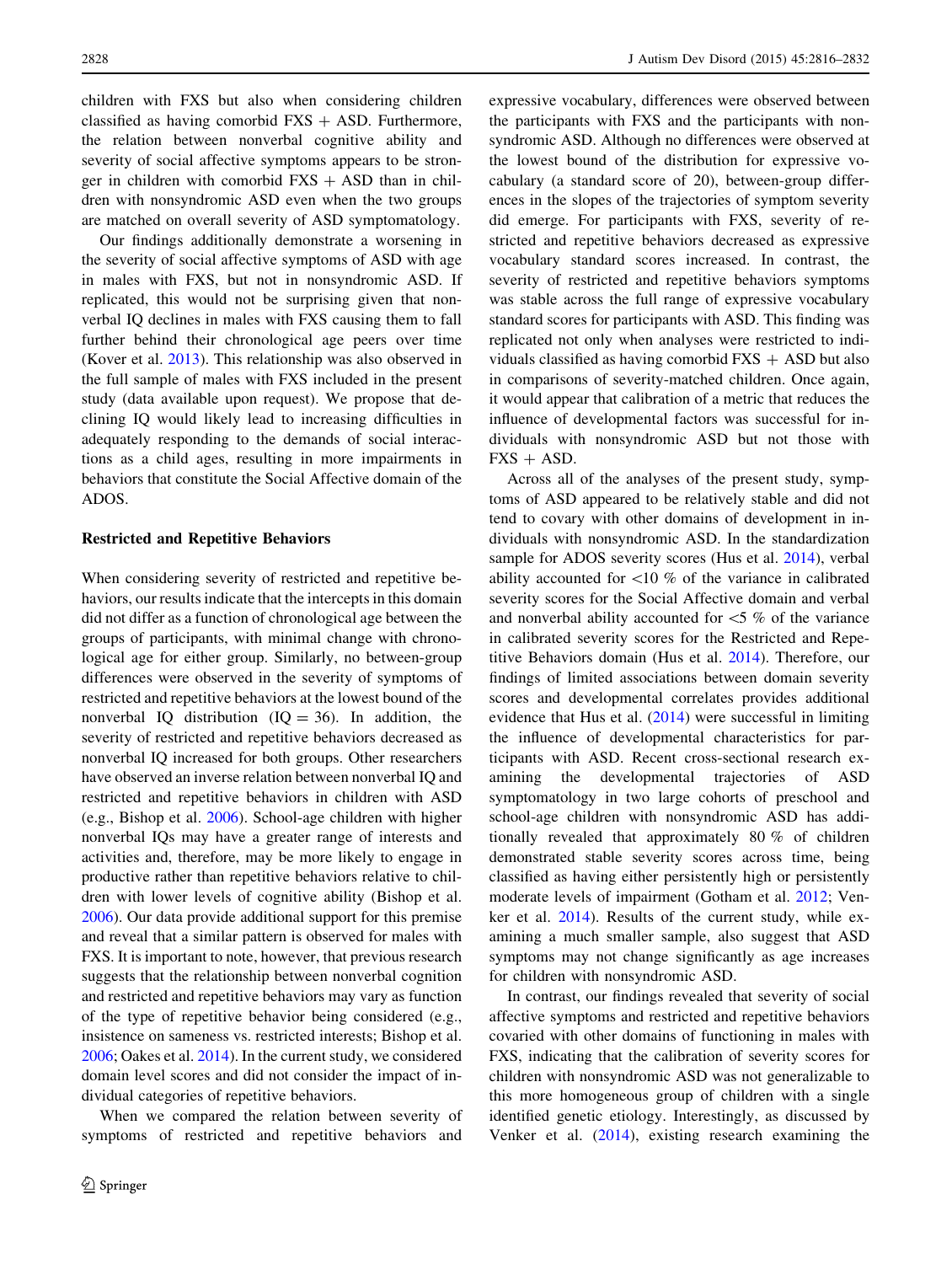developmental trajectories of overall ASD severity scores for children with nonsyndromic ASD suggests that these trajectories are less stable across time in children presenting with mild to moderate levels of ASD severity and more stable in children presenting with moderate to high levels of ASD severity. Results from the present study are relatively consistent with this interpretation. Males with FXS in the current study demonstrated significantly lower (i.e., less impaired) social affective severity scores than did males with nonsyndromic ASD, even when only participants with FXS who met research standards for a comorbid diagnosis of ASD were included in the sample. Our findings also indicated that males with FXS demonstrated significantly lower restricted and repetitive behavior severity scores than did males with nonsyndromic ASD, even when only the participants with comorbid  $FXS + ASD$  were included in the analysis. In contrast to social affective symptom severity, the severity of restricted and repetitive behaviors did not appear to change with chronological age in either participant group; however the between-group difference in symptom severity was smaller for the Restricted and Repetitive Behavior domain than for the Social Affective domain. Although preliminary, our data suggest the presence of between-group differences in the influence of nonverbal cognitive ability on severity of social affective symptoms and in the influence of expressive vocabulary ability on severity of restricted and repetitive behaviors even when children are matched on overall severity of ASD symptomatology.

Within the field, there is ongoing debate regarding how similar males with FXS and males with nonsyndromic ASD actually are at the level of individual behaviors and what these symptoms of ASD mean in FXS (e.g., Hall et al. [2010;](#page-15-0) Budimirovic and Kaufmann [2011\)](#page-15-0). Collectively, there is growing evidence that although similarities do exist, there are important differences between these two conditions in the behavioral manifestations of ASD symptomatology and their behavioral correlates (e.g., McDuffie et al. [2014;](#page-15-0) Wolff et al. [2012\)](#page-16-0).

Although we have focused on differences between FXS and nonsyndromic ASD, it is important to acknowledge that there are also many commonalities even at the level of individual symptoms (Abbeduto et al. [2014\)](#page-14-0). This is to be expected given that symptoms associated with ASD are distributed as a continuum across the population and simply rise to a threshold of atypicality in individuals who then meet the cut-offs established for ASD diagnosis. Additionally, common biological substrates are known to exist across the two disorders. For example, levels of FMRP, a protein product which controls the translation of approximately 30 % of the genes implicated ASD (Iossifov et al. [2012\)](#page-15-0), have been observed to be lower in the brains of individuals with nonsyndromic ASD as compared to controls (Fatemi and Folsom [2011](#page-15-0)). Thus, there are potential commonalities between FXS and nonsyndromic ASD even at the molecular level.

# Limitations and Future Directions

The findings of the current study suggest that understanding predictors and trajectories of development has the potential to make especially relevant contributions to our theoretical and clinical understanding of the phenotypes of both FXS and nonsyndromic ASD. However, this line of research is still in its infancy. To begin, it is vital that prospective longitudinal data be collected to confirm between-group differences in the developmental trajectories of ASD symptomatology observed using cross sectional approaches. The present project examined a small number of predictors likely to influence or moderate the presence of ASD symptomatology. There certainly are other important characteristics (e.g., child and environmental) that may also differentially contribute to the emergence of ASD symptomatology across time. An additional limitation of the present study is that research staff was not blind to participant diagnostic group membership. Although blinding of these experienced testers would be difficult to achieve given these tester's familiarity with the physical and behavioral features of FXS and/or the behavioral features of ASD, a study in which clinicians who administered the ADOS and ADI-R were blind to diagnosis or in which clinical expertise was used to confirm ASD status would provide valuable information to support our understanding of ASD in FXS. In such a study, information could be gathered regarding clinical disagreements with the goal of revealing important insights into clinically meaningful differences between the two disorders.

The current study, as well as much of the evidence directly comparing children with FXS to those with nonsyndromic ASD, has utilized the ADOS and ADI-R, two measures designed to identify individuals with nonsyndromic ASD with high specificity. Although we acknowledge that these measures are considered to be the 'gold standard' tools for use in ASD diagnostic evaluations, they are but one piece of a larger picture. From a clinical standpoint there are a number of additional differences that become apparent when comparing children with FXS and children with nonsyndromic ASD. What is less apparent is what these differences mean and if they change how we interpret the behaviors that appear to be similar across the two conditions.

In the field of neurodevelopmental disorders, it is not bothersome to acknowledge that important differences can exist across syndromes despite the fact that they are all characterized by the presence of intellectual disability. It may be that ASD symptomatology should be considered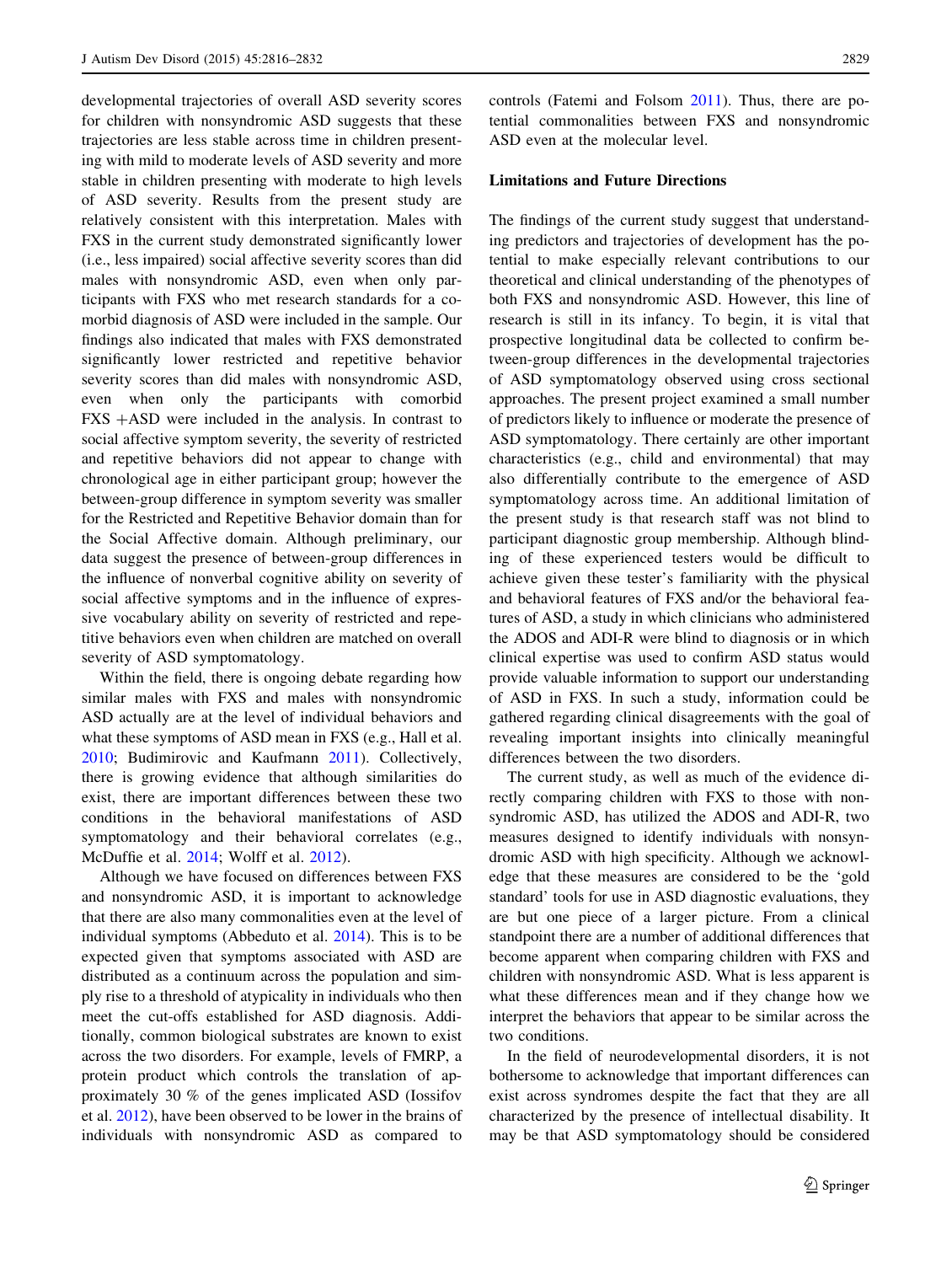<span id="page-14-0"></span>similarly. From this perspective, an ASD diagnosis in FXS would merely provide an indication that problems exist in the core features of ASD that negatively impacts children's day to day functioning. Furthermore, this acknowledgement that both individuals with FXS and individuals with nonsyndromic ASD can share a diagnosis of ASD would not negate the possibility of condition-specific phenotypic differences in the individual behaviors that are summed to create this overall diagnosis, much as differences in cognitive profiles are observed in intellectual disability conditions (e.g., FXS and Down syndrome). Thus, in order to answer the questions of what needs to be done to improve children's functioning and whether there are phenotypic differences in the profiles of behaviors relating to an ASD diagnosis, broader measures that allow for a more thorough characterization of social affective skills and repetitive behavior symptoms will need to be utilized.

Alternatively, it may be the case that the behaviors displayed by children with FXS that are captured by ''gold standard'' measures are actually better explained by another comorbid condition. This determination becomes particularly problematic in the case of FXS due to the increased risk for numerous co-occurring conditions (e.g., intellectual disability, attentional difficulties, anxiety) that one would expect to impact the behaviors we are observing when we consider an ASD diagnosis. Thus, disentangling this complicated clinical presentation would require studies elucidating the roles of each of these factors in the development of the FXS behavioral phenotype. Although this could also be said for nonsyndromic ASD, there is evidence to suggest the severity of these co-occurring non-ASD features is more severe in FXS than they are in nonsyndromic ASD (Thurman et al. [2014\)](#page-16-0).

# Conclusion

The current study suggests differences in at least three child characteristics that may moderate the expression of the severity of ASD symptoms in school-aged boys with FXS relative to those with nonsyndromic ASD. These between-group differences suggest that there are betweensyndrome differences in developmental pathways to and/or from these symptoms. The picture that emerges thus far not only informs our understanding of the FXS phenotype, but also provides important insights into ASD more generally. More specifically, this line of investigation suggests that the use of diagnostic categories potentially masks meaningful differences that could be revealed if a continuous metric of ASD symptomology were utilized or when individual behavioral symptoms were considered. Indeed, this is particularly apparent when a wide variety of behavioral features must be summarized using a metric that results in a categorical-ordinal classification, as is the case for the ADOS and the ADI-R. In addition, it is important to remember that commonalities in observable behaviors reflect, in essence, the developmental outcomes of a complex interplay of genetic, developmental, and environmental factors. We, therefore, cannot assume that the paths by which these behavioral symptoms have emerged are the same in any two children. This is particularly apparent in the present study as FXS likely represents a more straightforward correspondence between genes and behavior than does a multifactorial disorder like nonsyndromic ASD. Finally, it is our contention that a focus on elucidating differences in symptomatology and in identifying the developmental mechanisms underlying these behavioral symptoms has the potential to make especially important contributions to both theory and clinical practice. Psychopharmacological and behavioral interventions that target the underlying or core symptoms of a given disorder are currently under development. The efficacy of newly developed intervention approaches will depend on the goodness of fit between the components of the intervention and the neurocognitive mechanisms that a given intervention is designed to ameliorate. Moving our knowledge base forward, both in FXS and in nonsyndromic ASD, will likely require a focus on understanding how individual behaviors and/or constellations of behaviors change across time and on identifying the underlying factors that influence developmental changes in these behaviors.

Acknowledgments This research was supported by Grants R01 HD054764 and U54 HD079125 from the National Institute of Child Health and Human Development. We wish to thank the children and their families for their participation in this study. We also thank David Benjamin, Susan Harris, Beth Goodlin-Jones, Claire Hauser, Sara Armson, Eileen Haebig, Ashley Oakes, and Cecilia Compton for assisting with data collection and Susen Schroeder for coordinating all study visits. Leonard Abbeduto has received financial support to develop and implement outcome measures for fragile X syndrome clinical trials from F. Hoffman-LaRoche, Ltd., Roche TCRC, Inc. and Neuren Pharmaceuticals Limited. Randi J. Hagerman has received funding from Novartis, Roche Pharmaceuticals, Alcobra and Seaside Therapeutics to carry out treatment studies in fragile X syndrome and ASD. She has also consulted with Roche/Genetech and Novartis regarding treatment studies in fragile X syndrome.

Conflict of interest None.

# References

- Abbeduto, L., McDuffie, A., & Thurman, A. J. (2014). The fragile X syndrome–autism comorbidity: what do we really know? Frontiers in Genetics, 5, 355.
- American Psychiatric Association. (2013). Diagnostic and statistical manual of mental disorders (5th ed.). Arlington, VA: American Psychiatric Publishing.
- Bailey, D. B., Hatton, D. D., Mesibov, G., Ament, N., & Skinner, M. (2000). Early development, temperament, and functional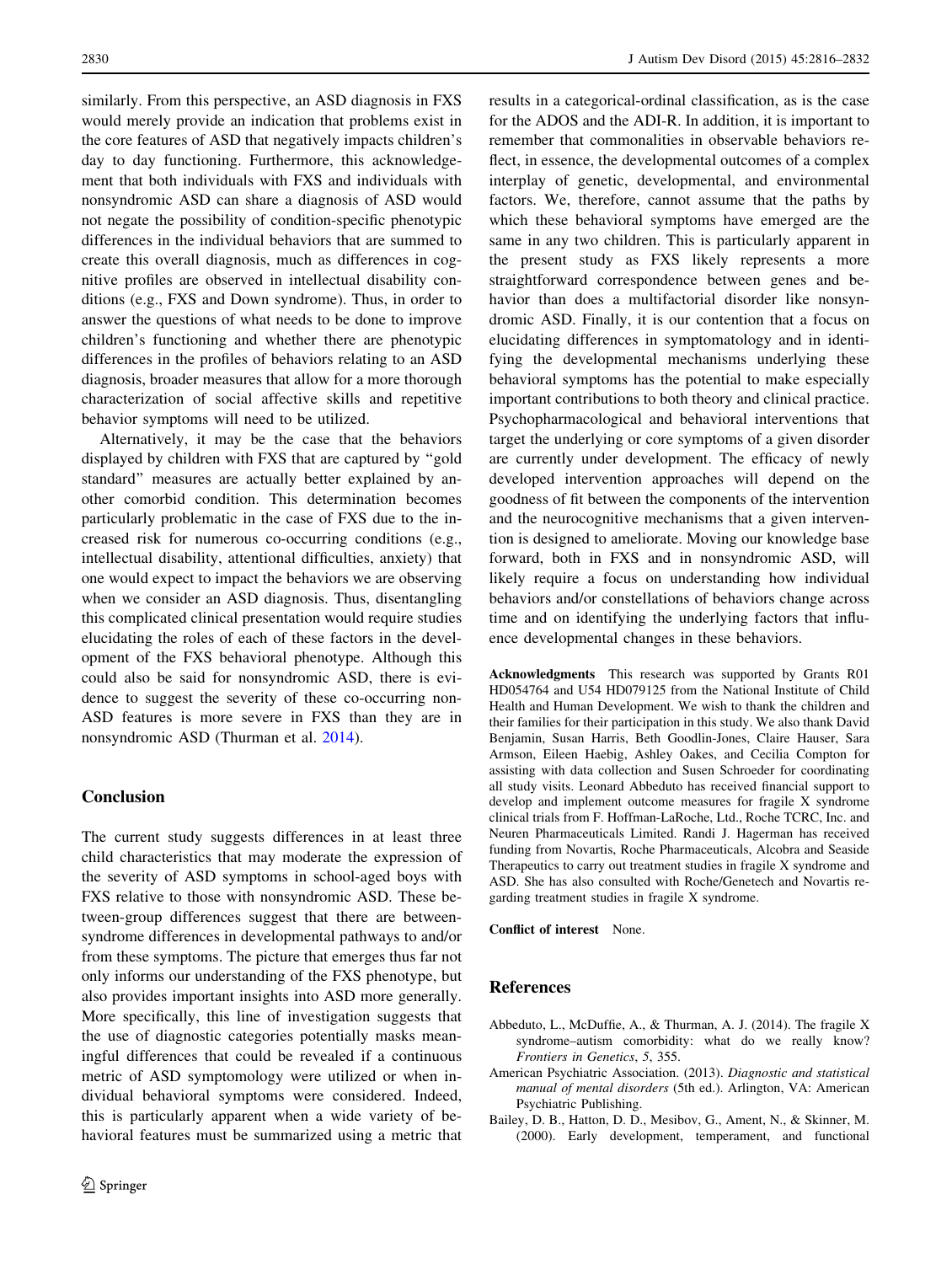<span id="page-15-0"></span>impairment in autism and fragile X syndrome. Journal of Autism and Developmental Disorders, 30, 49–59.

- Bailey, D. B., Hatton, D. D., Skinner, M., & Mesibov, G. (2001). Autistic behavior, FMR1 protein, and developmental trajectories in young males with fragile X syndrome. Journal of Autism and Developmental Disorders, 31, 165–174.
- Bailey, D. B., Mesibov, G. B., Hatton, D. D., Clark, R. D., Roberts, J. E., & Mayhew, L. (1998). Autistic behavior in young boys with fragile X syndrome. Journal of Autism and Developmental Disorders, 28, 499–508.
- Benjamin, D. P., McDuffie, A. S., Thurman, A. J., Kover, S. T., Mastergeorge, A. M., Hagerman, R. et al. (2015). Effect of speaker gaze on word learning in fragile X syndrome: A comparison with nonsyndromic autism spectrum disorder. Journal of Speech, Language, and Hearing Research, 58(2):383–395.
- Bishop, S. L., Richler, J., & Lord, C. (2006). Association between restricted and repetitive behaviors and nonverbal IQ in children with autism spectrum disorders. Child Neuropsychology, 12(4–5), 247–267.
- Brown, W. T., Friedman, E., Jenkins, E. C., Brooks, J., Wisniewski, K., Raguthu, S., et al. (1982). Association of fragile X syndrome with autism. Lancet, 9, 100.
- Budimirovic, D. B., & Kaufmann, W. E. (2011). What can we learn about autism from studying fragile X syndrome? Developmental Neuroscience, 33, 379–394.
- Centers for Disease Control and Prevention. (2014). Prevalence of autism spectrum disorder among children aged 8 years—Autism and developmental disabilities monitoring network, 11 sites, United States, 2010. Morbidity and Mortality Weekly Report Surveillance Summary, 63, 1–21.
- Clifford, S., Dissanyake, C., Bui, Q. M., Huggins, R., Taylor, A. K., & Loesch, D. Z. (2007). Autism spectrum phenotype in males and females with fragile X full mutation and premutation. Journal of Autism and Developmental Disorders, 37, 738–747.
- Cohen, D., Pichard, N., Tordjman, S., Baumann, C., Burglen, L., Excoffier, E., & Héron, D. (2005). Specific genetic disorders and autism: Clinical contribution toward their identifications. Journal of Autism and Developmental Disorders, 35, 103–116.
- Dissanayake, C., Bui, Q., Bulhak-Patterson, D., Huggins, R., & Loesch, D. Z. (2009). Behavioural and cognitive phenotypes in idiopathic autism versus autism associated with fragile X syndrome. Journal of Autism and Developmental Disorders, 28, 393–405.
- Fatemi, S. H., & Folsom, T. D. (2011). Dysregulation of fragile X mental retardation protein and metabotropic glutamate receptor 5 in superior frontal cortex of individuals with autism: A postmortem brain study. Molecular Autism, 2, 6.
- Feinstein, C., & Reiss, A. L. (1998). Autism: The point of view from fragile X studies. Journal of Autism and Developmental Disorders, 28, 393–405.
- Fidler, D. J., Lunkenheimer, E., & Hahn, L. (2011). Emerging behavioral phenotypes and dynamic systems theory. International Review or Research on Developmental Disabilities, 40, 17–42.
- Gotham, K., Pickles, A., & Lord, C. (2012). Trajectories of autism severity in children using standardized ADOS scores. Pediatrics, 130, 1278–1284.
- Gurken, C. K., & Hagerman, R. J. (2012). Targeted treatments in autism and fragile X syndrome. Research in Autism Spectrum Disorders, 6, 1311–1320.
- Hall, S. S., Lightbody, A. A., Hirt, M., Rezvani, A., & Reiss, A. L. (2010). Autism in fragile X syndrome: A category mistake? Journal of the American Academy of Child and Adolescent Psychiatry, 49, 921–933.
- Harris, S., Hessl, D., Goodlin-Jones, B., Ferranti, J., Bacalman, S., Barbato, I., et al. (2008). Autism profiles in males with fragile X

syndrome. American Journal on Mental Retardation, 113, 427–438.

- Hatton, D. D., Sideris, J., Skinner, M., Mankowski, J., Bailey, D. B., Roberts, J., & Mirrett, P. (2006). Autistic behavior in children with fragile X syndrome: Prevalence, stability, and the impact of FMRP. American Journal of Medical Genetics—Part A, 140, 1804–1813.
- Hertz-Picciotto, I., Croen, L. A., Hansen, R., Jones, C. R., van de Water, J., & Pessah, I. N. (2006). The CHARGE study: An epidemiological investigation of genetic and environmental factors contributing to autism. Environmental Health Perspectives, 114, 1119–1125.
- Hessl, D., Nguyen, D., Green, C., Chavez, A., Tassone, F., Hagerman, R., et al. (2009). A solution to limitations of cognitive testing in children with intellectual disabilities: The case of fragile X syndrome. Journal of Neurodevelopmental Disorders, 1, 33–45.
- Hus, V., Gotham, K., & Lord, C. (2014). Standardizing ADOS domain scores: Separating severity of social affect and restricted and repetitive behaviors. Journal of Autism and Developmental Disabilities, 44, 2400–2412.
- Hus, V., Taylor, A., & Lord, C. (2011). Telescoping of caregiver report on the Autism Diagnostic Interview–Revised. Journal of Child Psychology and Psychiatry, 52, 753–760.
- Iossifov, I., Ronemus, M., Levy, D., Wang, Z., Hakker, I., Rosenbaum, J., & Wilson, R. K. (2012). De novo gene disruptions in children on the autism spectrum. Neuron, 74, 285–299.
- Kanner, L. (1943). Autistic disturbances of affective context. Nervous Child, 2, 217–250.
- Karmiloff-Smith, A. (1998). Development itself is the key to understanding developmental disorders. Trends in Cognitive Science, 2, 389–398.
- Kover, S. T., & Abbeduto, L. (2010). Expressive language in male adolescents with fragile X syndrome with and without co-morbid autism. Journal of Intellectual Disability Research, 54(3), 246–265.
- Kover, S. T., McDuffie, A. S., Hagerman, R. J., & Abbeduto, L. (2013a). Receptive vocabulary in boys with autism spectrum disorder: Cross-sectional developmental trajectories. Journal of Autism and Developmental Disorders, 43, 2696–2709.
- Kover, S. T., Pierpont, E. I., Kim, J.-S., Brown, W. T., & Abbeduto, L. (2013b). A neurodevelopmental perspective on acquisition of nonverbal cognitive skills in adolescents with fragile X syndrome. Developmental Neuropsychology, 38, 445–460.
- Loesch, D. Z., Bui, Q. M., Dissanyake, C., Clifford, S., Gould, E., Bulhak-Paterson, D., et al. (2007). Molecular and cognitive predictors of the continuum of autistic behaviours in fragile X. Neuroscience and Biobehavioral Reviews, 31, 315–326.
- Lord, C., Rutter, M., DiLavore, P. C., & Risi, S. (1999). Autism Diagnostic Observation Schedule (ADOS). Los Angeles: Western Psychological Services.
- McDuffie, A., Abbeduto, L., Lewis, P., Kover, S., Kim, Jee-Seon, & Weber, A. (2010). Autism spectrum disorder in children and adolescents with fragile X syndrome: Within-syndrome differences and age-related changes. American Journal on Intellectual and Developmental Disabilities, 115, 307–326.
- McDuffie, A., Kover, S., Abbeduto, L., Lewis, P., & Brown, T. (2012). Profiles of receptive and expressive language abilities in boys with comorbid fragile X syndrome and autism. American Journal on Intellectual and Developmental Disabilities, 117(1), 18–32.
- McDuffie, A., Thurman, A. J., Hagerman, R. J., & Abbeduto, L. (2014). Symptoms of autism in males with fragile X syndrome: A comparison to nonsyndromic ASD using current ADI-R scores. Journal of Autism and Developmental Disorders. doi:[10.](http://dx.doi.org/10.1007/s10803-013-2013-6) [1007/s10803-013-2013-6](http://dx.doi.org/10.1007/s10803-013-2013-6).